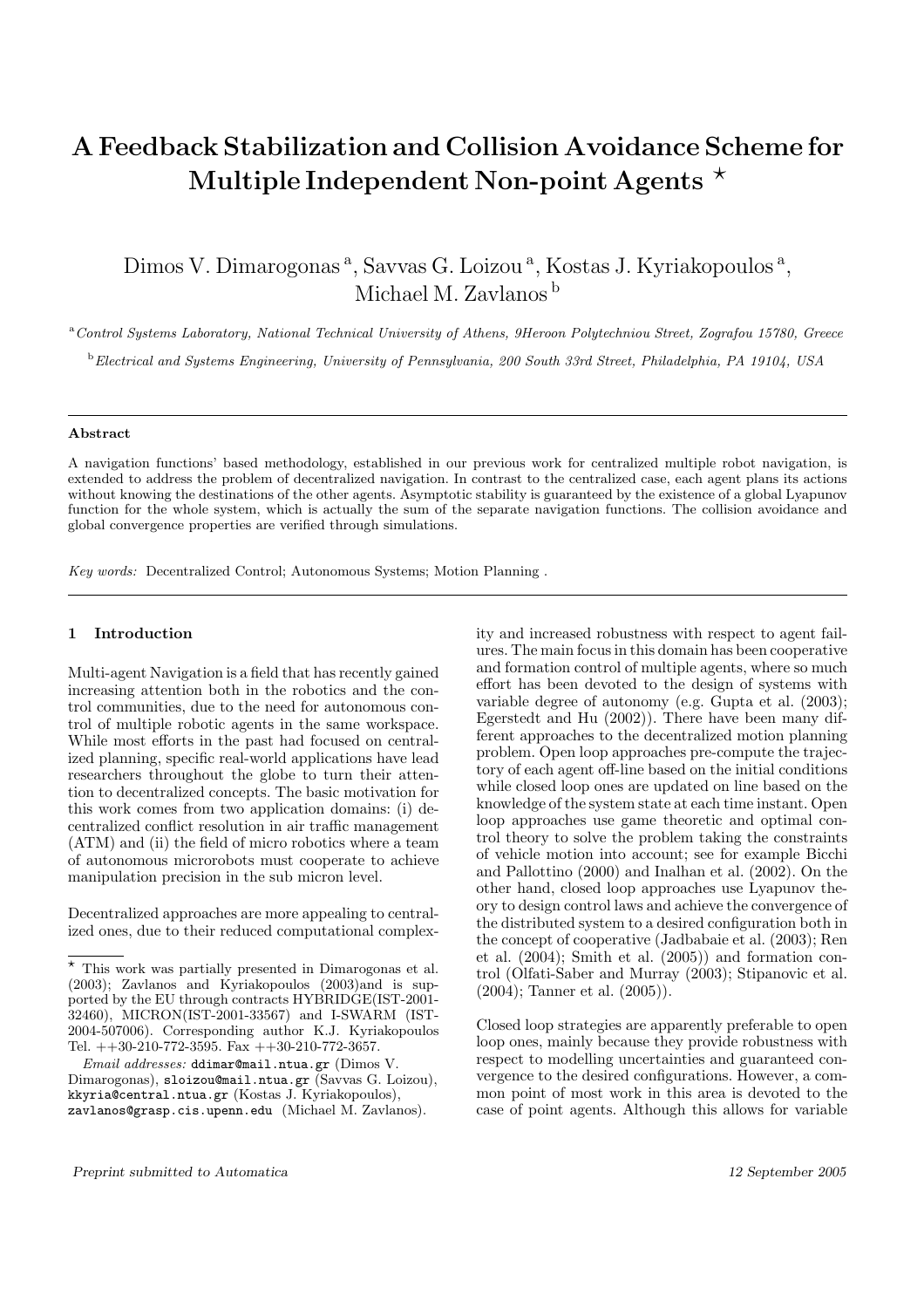degree of decentralization, it is far from realistic in real world applications. For example, in conflict resolution in ATM, two aircraft are not allowed to approach each other closer than a specific "alert" distance. The construction of closed loop methods for distributed nonpoint multi-agent systems is both evident and appealing.

A closed loop approach for single robot navigation was proposed in the seminal work of Koditschek and Rimon (1990). This navigation functions' framework had all the sought qualities but could only handle single, pointsized, robot navigation. In Loizou and Kyriakopoulos (2002) this method was successfully extended to take into account the volume of each robot while a decentralized version of this work has been presented by the authors in Zavlanos and Kyriakopoulos (2003), Dimarogonas et al. (2003).

In this paper we make the following assumptions:

- Each agent has global knowledge of the position of the others at each time instant.
- Each agent has knowledge only of its own desired destination but not of the others.
- We consider spherical agents.
- The workspace is bounded and spherical.
- The dynamics of each agent are holonomic.

Our assumption regarding the spherical shape of the agents does not constrain the generality of this work since it has been proven that navigation properties are invariant under diffeomorphisms (Koditschek and Rimon (1990)). Arbitrarily shaped agents diffeomorphic to spheres can be taken into account. Methods for constructing such analytic diffeomorphisms are discussed in Tanner et al. (2003) and Rimon and Koditschek (1992).

The second assumption makes the problem decentralized. In the centralized case a central authority has knowledge of everyones goals and positions at each time instant and coordinates the whole team so that the desired specifications (destination convergence and collision avoidance) are fulfilled. In the current situation no such authority exists and we have to deal with the limited knowledge of each agent. This is of course the first step towards a variable degree of decentralization. This paper presents the first to the authors knowledge extension of centralized multi-agent control using navigation functions, to a decentralized scheme. An extension of this work to nonholonomic agents was provided in Loizou et al. (2004).

The rest of the paper is organized as follows: section 2 presents the system definition and problem statement. Section 3 outlines the concept of navigation functions and describes their extension to the decentralized case to obtain the feedback control law. In section 4 simulation results are presented for two non-trivial multi agent navigational tasks. Section 5 includes the conclusions and current research issues. Sketches of proofs of the Propositions of section 3 are provided in the Appendix.

## 2 System and Problem Definition

Consider a system of  $N$  agents operating in the same workspace  $\tilde{W} \subset \mathcal{R}^2$ . Each agent *i* occupies a disc:  $R =$  ${q \in \mathcal{R}^2 : \| q - q_i \| \leq r_i }$  in the workspace where  $q_i \in \mathcal{R}^2$ is the center of the disc and  $r_i$  is the radius of the agent. The configuration space is spanned by  $q = [q_1, \ldots, q_N]^T$ . The motion of each agent are described by:

$$
\dot{q}_i = u_i, i \in \mathcal{N} = [1, \dots, N] \tag{1}
$$

The desired destinations of the agents are denoted by the index d:  $q_d = [q_{d1}, \ldots, q_{dN}]^T$ . Figure 1 shows a three-agent conflict situation. The multi-agent naviga-



Fig. 1. A conflict scenario with three agents.

tion problem treated in this paper can be stated as follows: "Derive a set of control laws (one for each agent) that drives the team of agents from any initial configuration to a desired goal configuration avoiding, at the same time, collisions. Each agent has global knowledge of the team configuration but is unaware of the other agents desired destinations".

#### 3 Decentralized Navigation Functions(DNF's)

#### 3.1 Preliminaries

In this section we review the navigation function method introduced in the seminal paper by Koditschek and Rimon (1990) for single point robot navigation.

Navigation functions (NF's) are real valued maps realized through cost functions  $\varphi(q)$ , whose negated gradient field is attractive towards the goal configuration and repulsive wrt obstacles. It has been shown by Koditschek and Rimon that strict global navigation (i.e. the system  $\dot{q} = u$  under a control law of the form  $u = -\nabla \varphi$  admits a globally attracting equilibrium state) is not possible, and a smooth vector field on any sphere world with a unique attractor, must have at least as many saddles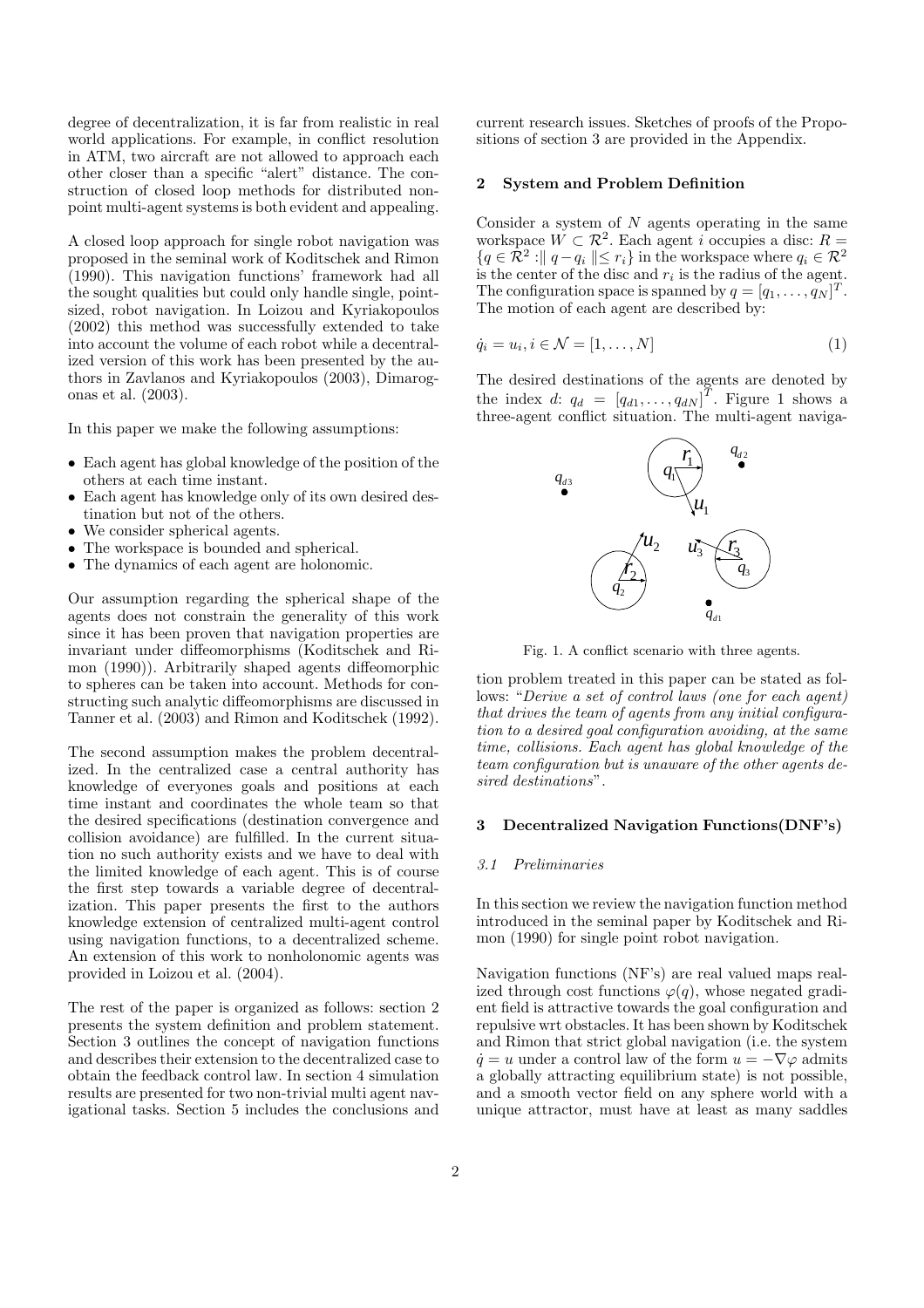as obstacles (Koditschek and Rimon (1990)). Our assumption about spherical agents and obstacles does not constrain the generality of this work since it has been proven that navigation properties are invariant under diffeomorphisms. A navigation function can be defined as follows:

Definition 1 Koditschek and Rimon (1990):Let  $F \subset \mathcal{R}^{2N}$  be a compact connected analytic manifold with boundary. A map  $\varphi : F \to [0,1]$  is a navigation function if:(1) it is analytic on F,  $(2)$  it has only one minimum at  $q_d \in int(F)$ , (3) its Hessian at all critical points (zero gradient vector field) is full rank, and (4)  $\lim_{q\to\vartheta F}\varphi(q)=1.$ 

Strictly speaking, the continuity requirements for the navigation functions are to be  $C^2$ . The property 1 of Definition 1 follows the intuition provided in Koditschek and Rimon (1990), that is preferable to use closed form mathematical expressions to encode actuator commands instead of "patching together" closed form expressions on different portions of space, so as to avoid branching and looping in the control algorithm. In this paper, we further relax this requirement by using merely  $C^1$  navigation function. The discontinuity however, takes place outside of the region where critical points occur, so it does not affect the navigation properties of the proposed function.

A function  $\varphi$  with a unique minimum  $q_d$  on F is called polar. Using a polar function on a compact connected manifold with boundary, all initial conditions are either brought to a saddle point or to the unique minimum  $q_d$ .

A scalar valued function  $\varphi$  whose Hessian at all critical points is full rank is called Morse. The corresponding critical points are called non-degenerate. This property establishes that the initial conditions that bring the system to saddle points are sets of measure zero (Koditschek and Rimon (1990)). In view of this property, all initial conditions away from sets of measure zero are brought to the unique minimum.

The last property of Definition 1 guarantees that the resulting vector field is transverse to the boundary of F. This fact is established by Lemma 3 in section 3.7. This establishes that the system will be safely brought to  $qd$ , avoiding collisions.

#### 3.2 DNF's vs MRNF's

In Loizou and Kyriakopoulos (2002), the navigation functions method was extended to the case of multiple mobile robots with the use of Multi-Robot navigation functions (MRNF's). The decentralized extension of this work was initially presented in Zavlanos and Kyriakopoulos (2003).

In the form of a centralized setup of Loizou and Kyriakopoulos (2002), where a central authority has knowledge of the current positions and desired destinations of all agents, the sought control law is of the form:  $u =$  $-K\nabla\varphi(q)$  where K is a gain. In the decentralized case addressed in this work, each agent has knowledge of only the current positions of the others, and not of their desired destinations. Hence each agent has a different navigation law. Following the procedure of Koditschek and Rimon (1990),Loizou and Kyriakopoulos (2002), we consider the following class of decentralized navigation  $functions(DNF's)$ :

$$
\varphi_i \stackrel{\Delta}{=} \sigma_d \circ \sigma \circ \hat{\varphi}_i = \left(\frac{\gamma_i}{\gamma_i + G_i}\right)^{1/k} \tag{2}
$$

which is a composition of  $\sigma_d \triangleq x^{1/k}$ ,  $\sigma \triangleq \frac{x}{1+x}$  and the cost function  $\hat{\varphi}_i \stackrel{\Delta}{=} \frac{\gamma_i}{G_i}$ , where k is a positive scalar parameter,  $\gamma_i^{-1}(0)$  denotes the desirable set(i.e. the goal configuration) and  $G_i^{-1}(0)$  the set that we want to avoid(i.e. collisions with other agents). A suitable choice is:

$$
\gamma_i = (\gamma_{di} + f_i)^k \tag{3}
$$

where  $\gamma_{di} = ||q_i - q_{di}||^2$ , is the squared metric of the current agent's configuration  $q_i$  from its destination  $q_{di}$ . The definition of the function  $f_i$  will be given later. Function  $G_i$  has as arguments the coordinates of all agents, i.e.  $G_i = G_i(q)$ , in order to express all possible collisions of agent  $i$  with the others. Hence the proposed DNF is

$$
\varphi_i(q) = \frac{\gamma_{di} + f_i}{\left(\left(\gamma_{di} + f_i\right)^k + G_i\right)^{1/k}}\tag{4}
$$

Figure 2 shows a contour plot of a DNF of an agent in an environment of 3 (other) agents denoted by Ai. The DNF is maximized on the boundary of the free space and minimized at the goal configuration. Using



Fig. 2. Contour graph of a DNF as an agent moves amongst other agents

the notation  $\tilde{q}_i \stackrel{\Delta}{=} [q_1, \ldots, q_{i-1}, q_{i+1}, \ldots, q_N]^T$ , the DNF can be rewritten as

 $\varphi_i = \varphi_i(q_i, \tilde{q}_i(t))$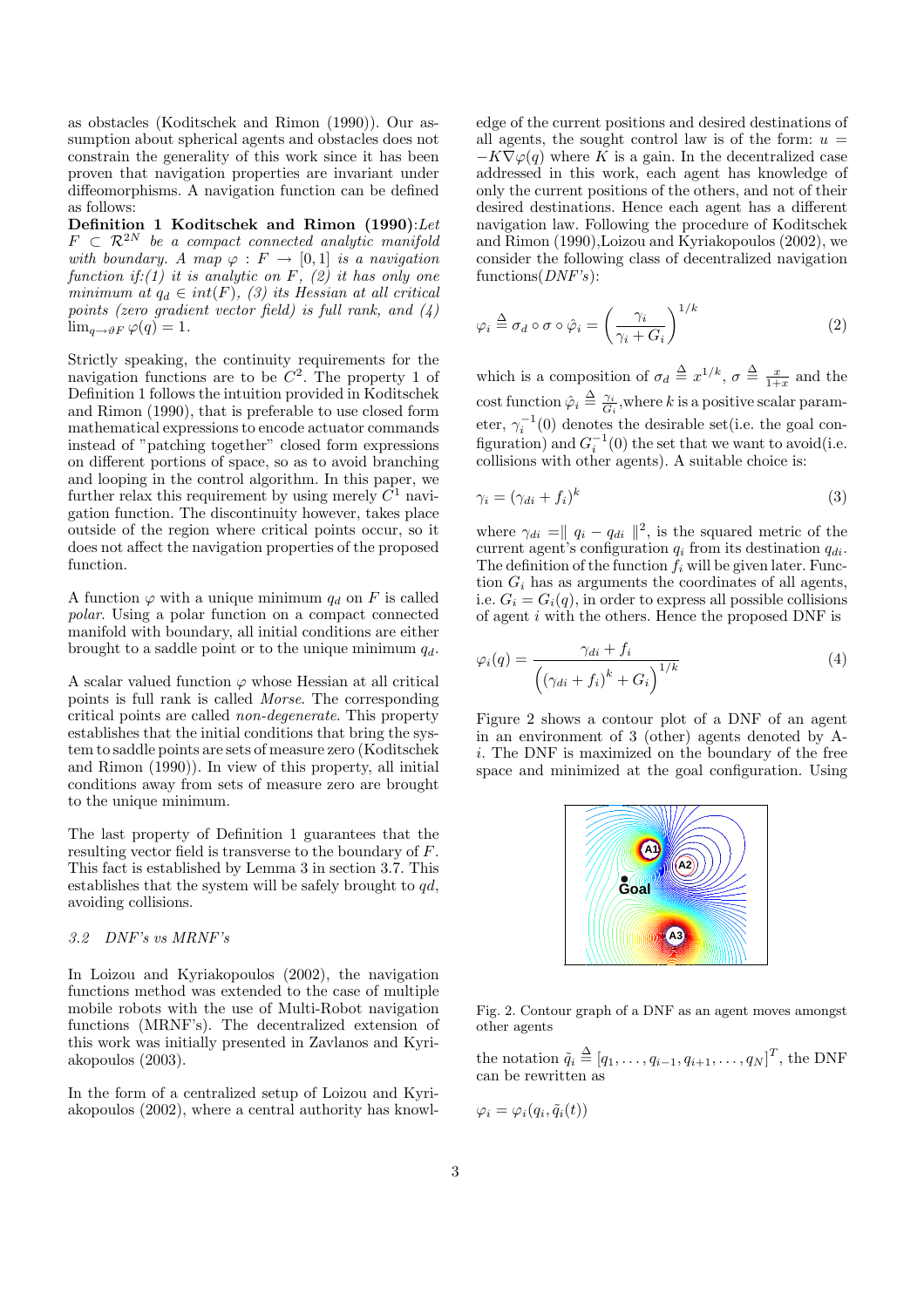that is, the potential function in hand contains a timevarying element which corresponds to the movement in time of all the other agents apart from  $i$ . The time In time of an the other agents apart from *i*.<br>derivative of  $\varphi_i$  is given by  $\dot{\varphi}_i = \frac{\partial \varphi_i}{\partial q_i} \dot{q}_i + \sum_i$  $j\neq i$  $\frac{\partial \varphi_i}{\partial q_j}\dot q_j\,=\,$  $\frac{\partial \varphi_i}{\partial q_i} \dot{q}_i + \frac{\partial \varphi_i}{\partial \tilde{q}_i} \dot{\tilde{q}}_i$ . Since we consider moving agents we have  $\dot{\tilde{q}}_i \neq 0$ . This term is neglected whenever  $\tilde{q}_i$  represents static obstacles as in Koditschek and Rimon (1990) because in this case obviously  $\dot{\tilde{q}}_i = 0$ . In this case it can not be neglected in the stability analysis of the system.

#### 3.3 Control Strategy

The proposed feedback control strategy for agent  $i$  is

$$
u_i = -K_i \frac{\partial \varphi_i}{\partial q_i} \tag{5}
$$

where  $K_i > 0$  a positive gain.

# 3.4 Construction of the G function

In the proposed decentralized control law, each agent has a different  $G_i$  which represents its relative position with all the other agents. As mentioned in section 3.2, the function  $G_i$  is minimized on the boundary of the free space of agent *i*. Mathematically,  $G_i = 0$  whenever  $||q_i - q_j||^2 - (r_i + r_j)^2 = 0$  for at least one  $j \neq i$ . The construction of the  $G_i$  function is held in such a way to ensure that the resulting  $\varphi_i$  satisfies the properties of a navigation function. This among others, guarantees that the boundary of the free space of each agent is repulsive with respect to the control law  $(5)$ . Hence the collision avoidance specification  $||q_i - q_j|| > r_i + r_j, \forall j \neq i$  is satisfied for all  $i$ . In the sequel we review the construction of  $G_i$  for each agent i, which was introduced in Zavlanos and Kyriakopoulos (2003),Dimarogonas et al. (2003).

In contrast to the centralized case, in which a central authority has global knowledge of the positions and desired destinations of the whole team and plans a global G function accordingly, in the decentralized case, each member i of the team has its own  $G_i$  function, which encodes the different proximity situations with the rest. The main difference of the DNF's and the MRNF's in Loizou and Kyriakopoulos (2002)from the NF's introduced in Koditschek and Rimon (1990) lies in the structure of the function G. The collision scheme in Koditschek and Rimon (1990) involved a single moving point agent in an environment with static obstacles. A collision with more than one obstacle was impossible and G was simply the product of the distances of the agent from each obstacle. In our case however, this is inappropriate, as can be seen in the next figure. The control law of agent A should distinguish when agent A is in conflict with B, C, or B and C simultaneously. Each of these situations is a different possible proximity situation with respect to agent A.



Fig. 3. Different Proximity Situations with respect to agent A

To encode all possible inter-agent proximity situations, the multi-agent team is associated with an (undirected) graph whose vertices are indexed by the team members. The following notions were firstly introduced in Loizou and Kyriakopoulos (2002):

**Definition 2:** A binary relation with respect to an agent R is an edge between agent R and another agent. **Definition 3:** A relation with respect to agent  $R$  is defined as a set of binary relations with respect to agent R. Definition 4: The relation level is the number of binary relations in a relation with respect to agent R.

Consider now a multi-agent scenario where we have five agents. We proceed to define the function  $G_R$  for a specific agent R. We denote by  $O_1$ ,  $O_2$ ,  $O_3$ ,  $O_4$  the remaining four agents in this scenario and by  $(R_j)_l$  the jth relation of level- $l$  with respect to agent  $R$ . We use the notation

$$
(R_j)_l = \{\{R, A\}, \{R, B\}, \{R, C\}, \ldots\}
$$

to denote the set of binary relations in a relation with respect to agent R, where  $\{A, B, C, \ldots\}$  the set of agents that participate in the specific relation. With this terminology in hand, the level-3 relations with respect to agent  $R$  in the five-agent scenario are

$$
(R_1)_3 = \{\{R, O_1\}, \{R, O_2\}, \{R, O_3\}\}\
$$

$$
(R_2)_3 = \{\{R, O_1\}, \{R, O_2\}, \{R, O_4\}\}\
$$

$$
(R_3)_3 = \{\{R, O_1\}, \{R, O_3\}, \{R, O_4\}\}\
$$

$$
(R_4)_3 = \{\{R, O_2\}, \{R, O_3\}, \{R, O_4\}\}\
$$

where we have indexed relations 1, ..., 4 in lexicographic order with respect to the participating agents. Please note that the indexing of the relations of the same level can be done arbitrarily and should not lead to confusion.

The complementary set  $(R_j^C)_l$  of relation j is the set that contains all the relations of the same level apart from<br>the specific relation j. In our example, the set  $(R_1^C)$ <sub>3</sub> is ¢ the specific relation j. In our example, the set  $(R_1^C)_3$  is  $R_1^C$ <sub>2</sub> = { $(R_2)$ <sub>3</sub>,  $(R_3)$ <sub>3</sub>,  $(R_4)$ <sub>3</sub>}.

The "Proximity Function" between agents  $i$  and  $j$  is

$$
\beta_{\{i,j\}} = ||q_i - q_j||^2 - (r_i + r_j)^2 \tag{6}
$$

We also use the notation  $\beta_{\{i,j\}} \equiv \beta_{ij}$  for simplicity.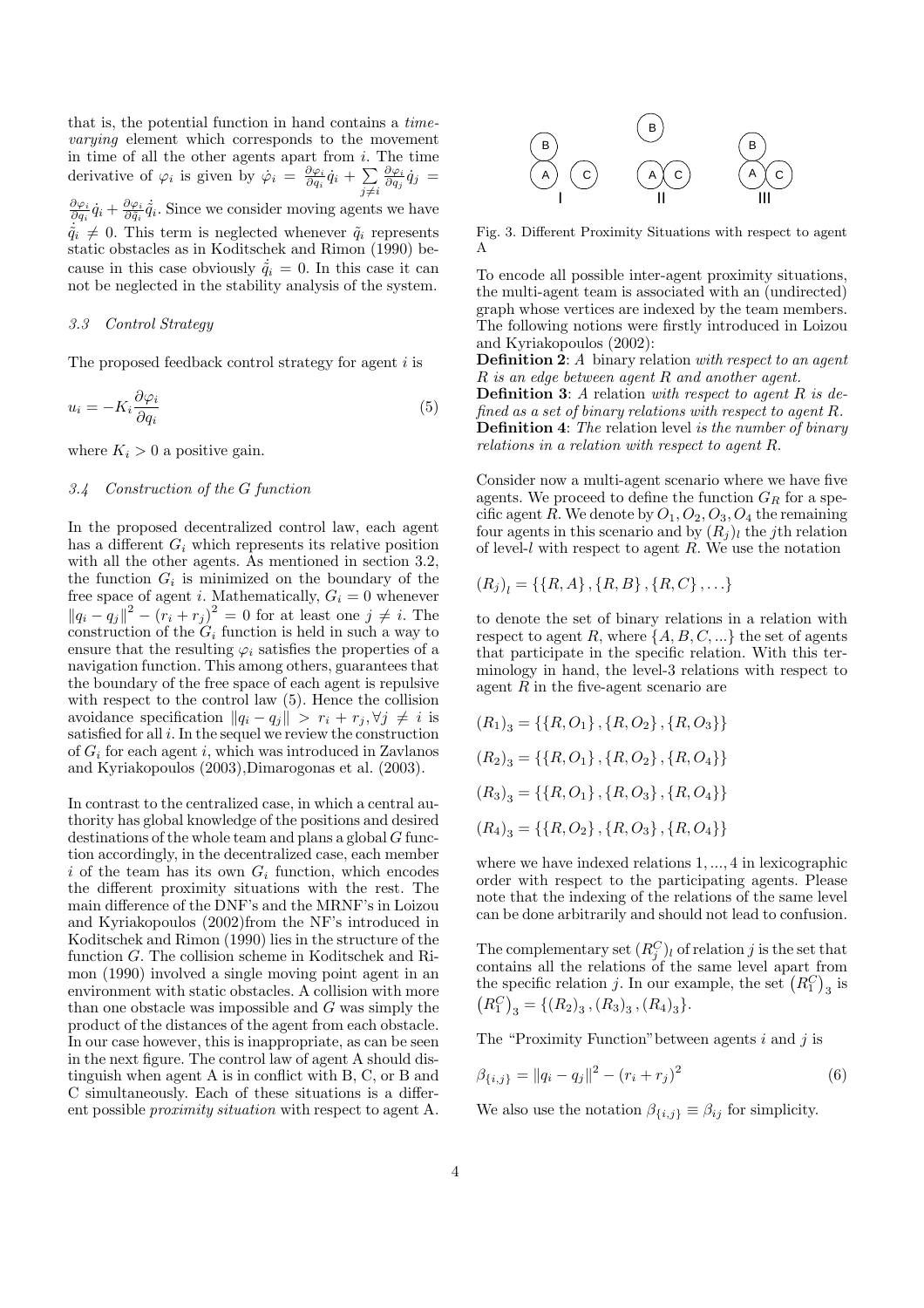The purpose of the G function is to act as an indicator of a specific relation. This is achieved by associating a specific metric to each relation. This metric, which is called Relation Verification Function(RVF), is defined in the sequel. The key property of RVF's is that the RVF of one and only one relation can tend to zero at each time instant, namely, the RVF of the relation that holds at the highest level. A relation holds when the Proximity Functions of all its binary relations tend to zero.

A "Relation Proximity Function" (RPF) provides a measure of the distance between agent  $i$  and the other agents involved in the relation. Each relation has its own RPF. Let  $R_k$  denote the  $k^{th}$  relation of level l. The RPF of this relation is given by:

$$
(b_{R_k})_l = \sum_{j \in (R_k)_l} \beta_{\{R,j\}} \tag{7}
$$

where  $j \in (R_k)_l$  denotes the agents that participate in the specific relation of agent  $R$ . In the proofs, we also use the simplified notation  $b_r = \sum_{j \in P_r} \beta_{ij}$  for simplicity, where r denotes a relation and  $P<sub>r</sub>$  denotes the set of agents participating in the specific relation wrt agent i. Continuing with our previous example, we have

$$
(b_{R_1})_3 = \sum_{m \in (R_1)_3} \beta_{\{R,m\}} = \beta_{\{R,O_1\}} + \beta_{\{R,O_2\}} + \beta_{\{R,O_3\}}
$$

A "Relation Verification Function" (RVF) is defined by:

$$
(g_{R_k})_l = (b_{R_k})_l + \frac{\lambda (b_{R_k})_l}{(b_{R_k})_l + (B_{R_k^C})_l^{1/h}}
$$
(8)

where  $\lambda, h > 0$  and  $(B_{R_k^C})_l = \prod$  $_{m\in (R_k^C)_l}(b_m)_l$  where as previously defined,  $(R_k^C)_l$  is the complementary set of relations of level-l, i.e. all the other relations with respect to agent  $i$  that have the same number of binary relations with the relation  $R_k$ . Continuing with the previous example we could compute, for instance, ³ ´  $B_{R_1^C}\Big)_3 = (b_{R_2})_3\cdot (b_{R_3})_3\cdot (b_{R_4})_3$  , which refers to level-3 relations of agent R.

For simplicity we also use the notation  $(B_{R_k^C})_l \equiv \tilde{b}_i =$  $_{m\in(R_{k}^{C})_{l}}$   $b_{m}$ . The RVF can be written as  $g_{i} = b_{i} +$  $\frac{\lambda b_i}{b_i + \tilde{b}_i^{1/h}}$  It is obvious that for the highest level  $l = n - 1$ only one relation is possible so that  $(R_k^C)_{n-1} = \emptyset$  and  $(g_{R_k})_l = (b_{R_k})_l$  for  $l = n-1$ . The basic property that we demand from RVF is that it assumes the value of zero if a relation holds, while no other relations of the same or other higher levels hold. In other words it should indicate which of all possible relations holds. We have he following limits of RVF (using the simplified notation): (a)

$$
\lim_{b_i \to 0} \lim_{\tilde{b}_i \to 0} g_i \left( b_i, \tilde{b}_i \right) = \lambda \text{ (b)} \lim_{\substack{b_i \to 0 \\ \tilde{b}_i \neq 0}} g_i \left( b_i, \tilde{b}_i \right) = 0. \text{ These}
$$

limits guarantee that RVF will behave in the way we want it to, as an indicator of a specific collision.

The function  $G_i$  is now defined as

$$
G_i = \prod_{l=1}^{n_L^i} \prod_{j=1}^{n_{R_l}^i} (g_{R_j})_l
$$
\n(9)

where  $n<sub>L</sub><sup>i</sup>$  the number of levels and  $n<sub>R<sub>l</sub><sup>i</sup></sub>$  the number of relations in level-l with respect to agent i. Hence  $G_i$  is the product of the RVF's of all relations wrt i.

#### 3.5 An example

As an example, we will present steps to construct the function  $G$  with respect to a specific agent in a team of 4 agents indexed 1 through 4. We construct the function  $G_1$  wrt agent 1. We begin by defining the RPF's  $(\mathrm{eq.}(7))$  in every level in the following table::

Relation Level 1 Level 2 Level 3 1 (b1)<sup>1</sup> = β<sup>12</sup> (b1)<sup>2</sup> = β<sup>12</sup> + β<sup>13</sup> (b1) <sup>3</sup> = β12+ +β<sup>13</sup> + β<sup>14</sup> 2 (b2)<sup>1</sup> = β<sup>13</sup> (b2)<sup>2</sup> = β<sup>12</sup> + β<sup>14</sup> - 3 (b3)<sup>1</sup> = β<sup>14</sup> (b3)<sup>2</sup> = β<sup>13</sup> + β<sup>14</sup> -

It is now easy to calculate the RVF of each relation based on equation (8). For example, for the second relation of level 2, the complement (term  $(B_{R_k^C})_l$  in eq.(8)) is given by  $(B_2c)_2 = (b_1)_2 \cdot (b_3)_2$  and substituting in (8), we have

$$
(g_2)_2 = (b_2)_2 + \frac{\lambda (b_2)_2}{(b_2)_2 + ((b_1)_2 \cdot (b_3)_2)^{1/h}}
$$

The function  $G_1$  is then calculated as the product of the Relation Verification Functions of all relations.

#### 3.6 The f function

The key difference of the decentralized method with respect to the centralized is that the control law of each agent ignores the destinations of the others. Using  $\varphi_i =$  $\gamma_{di}$  $\frac{\gamma_{di}}{((\gamma_{di})^k+G_i)^{1/k}}$  as a navigation function for agent *i*, there is no potential for  $i$  to cooperate in a possible collision scheme when its initial condition coincides with its final destination. In order to overcome this limitation,we add a function  $f_i$  to  $\gamma_i$  so that the cost function  $\varphi_i$  attains positive values in proximity situations even when i has already reached its destination. A preliminary definition for this function was given in Dimarogonas et al.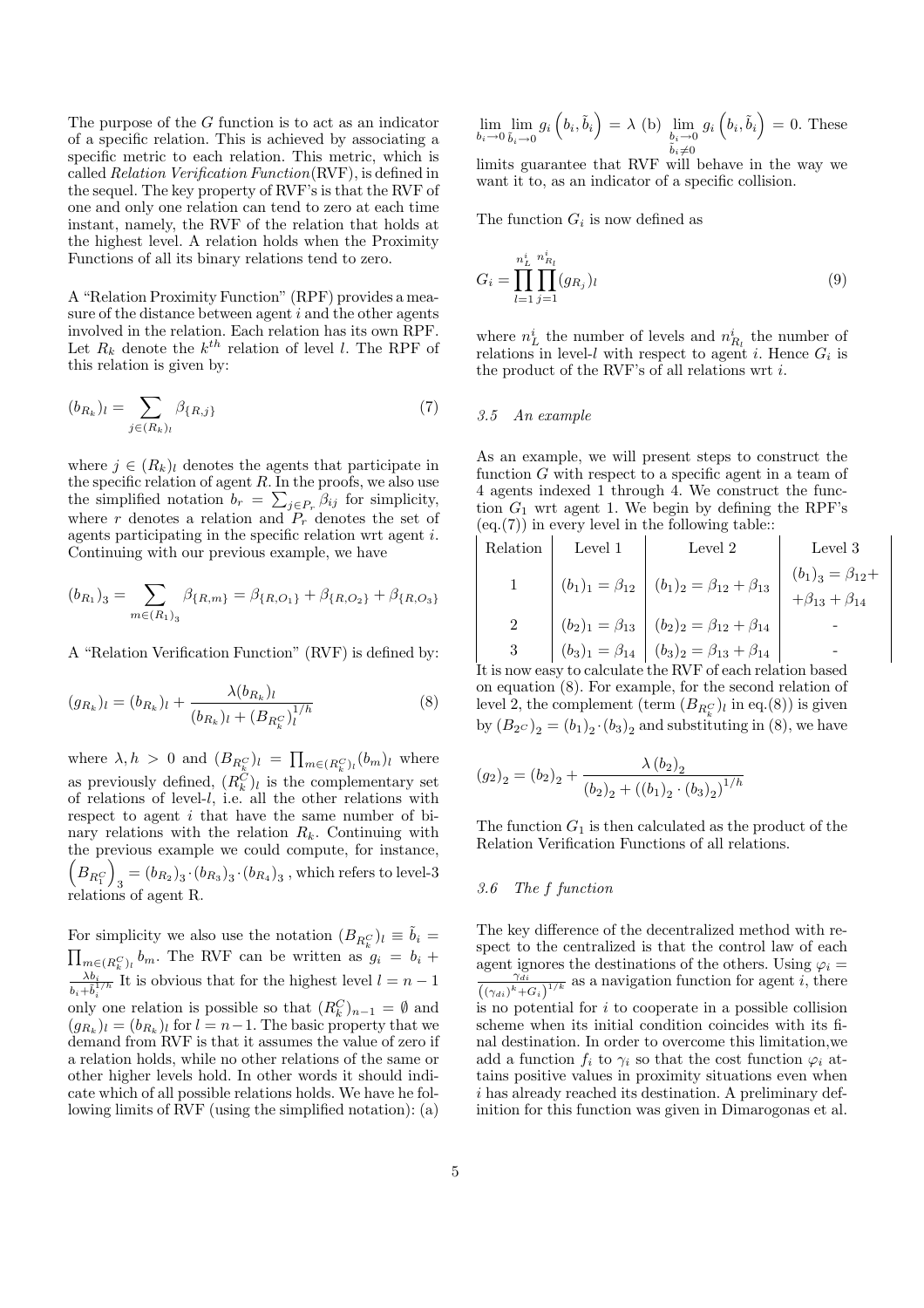(2003), Zavlanos and Kyriakopoulos (2003).This is modified here to ensure that the destination point is a nondegenerate local minimum of  $\varphi_i$ . We define  $f_i$  by:

$$
f_i(G_i) = \begin{cases} a_0 + \sum_{j=1}^3 a_j G_i^j, \ G_i \le X \\ 0, \ G_i > X \end{cases}
$$
 (10)

where  $X, Y = f_i(0) > 0$  are positive parameters the role of which will be made clear in the following. The parameters  $a_j$  are evaluated so that  $f_i$  is maximized when  $G_i \to 0$  and minimized when  $G_i = X$ . We also require that  $f_i$  is continuously differentiable at X. Thus we have:  $a_0 = Y, a_1 = 0, a_2 = \frac{-3Y}{X^2}, a_3 = \frac{2Y}{X^3}$ . We require that  $Y \n\t\leq \frac{\Theta_1}{k}$  where  $\Theta_1$  is an arbitrarily large positive gain. This will help in obtaining a lower bound of  $k$  analytically in the stability analysis that follows. The parameter  $X$  serves as a sensing parameter that activates the  $f_i$  function whenever possible collisions are bound to occur. The only requirement we have for  $X$  is that it must be small enough to guarantee that  $f_i$  vanishes whenever the system has reached its equilibrium, i.e. when everyone has reached its destination. In mathematical terms:

$$
X < G_i \left( q_{d1}, \dots, q_{dN} \right) \, \forall i \tag{11}
$$

That's the minimum requirement we have regarding knowledge of the destinations of the team. The resulting navigation function is no longer analytic but merely  $C^{\bar{1}}$ at  $G_i = X$ . However, by choosing X large enough, the resulting function is analytic in a neighborhood of the boundary of the free space so that the characterization of its critical points can be made by the evaluation of its Hessian. Hence, the parameter  $X$  must be chosen small enough in order to satisfy (11) but large enough to include the region described above.

Equation (11) is a feasibility requirement for the system equilibrium. The function  $G_i$  of each agent is strictly positive whenever all agents have reached their destinations, since by definition, the agents do not collide when they are at their destinations. Clearly, this makes the solution of the problem feasible. Hence, the parameter  $X$ can be chosen small enough in order to satisfy (11), but each agent does not have to know the destinations of the others. In practical situations, X can be interpreted as a fixed parameter of the controller, and can be used in situations where the final destinations of agents satisfy (11). This equation also guarantees that the function  $f_i$ vanishes whenever each agent has reached its destination. This guarantees that  $q_{di}$  is a non-degenerate local minimum of  $\varphi_i$ , as can be seen from the statement and proof of Lemma 2 in section 3.7.

#### 3.7 Proof of Correctness

Let  $\varepsilon > 0$ . Define  $B^i_{j,l}(\varepsilon) \equiv \{q : 0 < (g^i_{R_j})_l < \varepsilon\}$ . Following Koditschek and Rimon (1990),Loizou and Kyriakopoulos (2002) we discriminate the following topologies for the function  $\varphi_i$ :

- (1) The destination point:  $q_{di}$
- (2) The free space boundary:  $\partial F(q) = G_i^{-1}(\delta), \delta \to 0$
- (3) The set near collisions:  $F_0(\varepsilon) = \bigcup_{l=1}^{n_L^i}$  $\bigcup_{j=1}^{n_{R,l}^{i}} B^{i}_{j,l}(\varepsilon) {q_{di}}$
- (4) The set away from collisions:  $F_1(\varepsilon) = F (\lbrace q_{di} \rbrace \cup$  $\partial F \cup F_0(\varepsilon)$

Theorem 1 allows us to derive results for the function  $\varphi_i$ by examining the simpler function  $\hat{\varphi}_i(q) = \frac{\gamma_i}{G_i}$ :

**Theorem 1** Koditschek and Rimon  $(1990):$ *Let*  $I_1$ ,  $I_2$  be intervals,  $\hat{\varphi}: F \to I_1$  and  $\sigma: I_1 \to I_2$  be analytic. Define the composition  $\varphi : F \to I_2$  to be  $\varphi = \sigma \circ \hat{\varphi}$ . If  $\sigma$ is monotonically increasing on  $I_1$ , then the set of critical points of  $\varphi$  and  $\hat{\varphi}$  coincide and the (Morse) index of each critical point is identical.

A key point in the discrimination between centralized and decentralized navigation functions is that the latter contain a time-varying part which depends on the movement of the other agents. Using the same procedure as in Loizou and Kyriakopoulos (2002),Koditschek and Rimon (1990) we first prove that the construction of each  $\varphi_i$  guarantees collision avoidance:

**Proposition 1**: For each fixed  $\tilde{q}_i$ , the function  $\varphi_i(q_i, \cdot)$ is a navigation function if the parameters h, k assume values bigger than a finite lower bound.

Proof Sketch: For the complete proof see Dimarogonas et al. (2004). The set of critical points of  $\varphi_i$  is defined as  $C_{\varphi_i} = \{q : \partial \varphi_i / \partial q_i = 0\}$ . A critical point is non-degenerate if  $\partial^2 \varphi_i / \partial^2 q_i$  has full rank at that point. The statement of the proposition is guaranteed by the following Lemmas:

Lemma 2: If the workspace is valid, the destination point  $q_{di}$  is a non-degenerate local minimum of  $\varphi_i$ .

**Lemma 3:** All critical points of  $\varphi_i$  are in the interior of the free space.

**Lemma 4:** For every  $\varepsilon > 0$ , there exists a positive integer  $N(\varepsilon)$  such that if  $k > N(\varepsilon)$  then there are no critical points of  $\hat{\varphi}_i$  in  $F_1(\varepsilon)$ .

**Lemma 5:** There exists an  $\varepsilon_0 > 0$  such that  $\hat{\varphi}_i$  has no local minimum in  $F_0(\varepsilon)$ , as long as  $\varepsilon < \varepsilon_0$ .

**Lemma 6:** There exist  $\varepsilon_1 > 0$  and  $h_1 > 0$ , such that the critical points of  $\hat{\varphi}_i$  are non-degenerate as long as  $\varepsilon < \varepsilon_1$ and  $h > h_1$ .

The complete proofs of the Lemmas can be found in Dimarogonas et al. (2004). A sketch of the proofs is provided in the Appendix. Lemmas 2-5 guarantee the polarity of the proposed DNF, whilst Lemma 6 guarantees the non-degeneracy of the critical points. By choosing  $k, h$  that satisfy the above Lemmas, the statement of Proposition 1 is proved.

This however does not guarantee global convergence of the system state to the destination configuration. This is achieved by using a Lyapunov function for the whole system which is time invariant that is a function that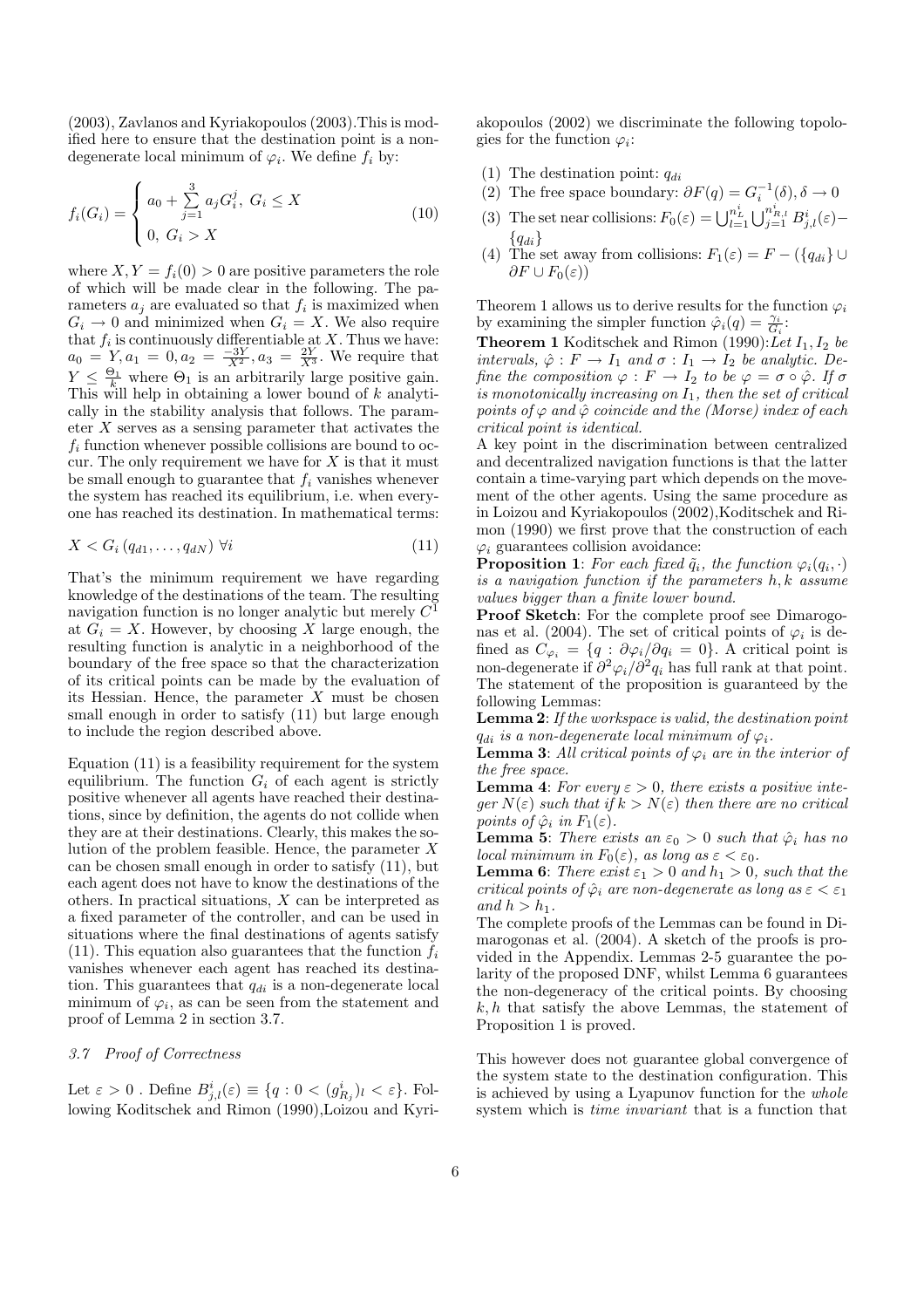depends on the positions of all the agents. The candidate Lyapunov function that we use is simply the sum of the DNF's of all agents. Specifically we prove the following: **Proposition 2**: The time-derivative of  $\varphi = \sum_{i=1}^{N} \varphi_i$  is negative definite across the trajectories of the system up to a set of initial conditions of measure zero if the parameters h, k assume values bigger than a finite lower bound. A sketch of the proof is provided in the appendix while the complete proof can be found in Dimarogonas et al. (2004).

#### 4 Simulations

To demonstrate the navigation properties of our decentralized approach, we present two simulations of four holonomic agents that have to navigate from an initial to a final configuration, avoiding collision with each other. Each agent has no knowledge of the desired destinations of the other agents. In the next two figures  $A-i$ ,  $T$ i denote the initial position and desired destination of agent i respectively. The chosen configurations constitute non-trivial setups since the straight-line paths connecting initial and final positions of each agent are obstructed by other agents. Screenshots I-VI in each simulation show the evolution in time of the four member team. Each agent is navigating under the control law (5) which is updated continuously based on the knowledge of the other agents' positions. The parameters in both simulations are  $k = 80, r_1 = r_2 = r_3 = r_4 = 0.05$  cm,  $X = 0.001, Y = 0.1, \lambda = 1, h = 5.$ 

In the first simulation agent 4 is forced to participate in the conflict resolution procedure. Although its initial position coincides with its desired destination the inclusion of the  $f$  function in the navigation function forces the agent to cooperate with the rest in the collision avoidance maneuver. The collision avoidance specification is also visible, since the discs corresponding to the different agents never overlap. The convergence specification is satisfied since all agent converge to their destinations in the last screenshot.

The same comments hold for the second simulation. The initial positions of agents 2,3,4 coincide with their desired destinations. The  $f$  function forces these 3 robots to cooperate in order to let robot 1 reach its target.

#### 5 Conclusions

In this paper, a methodology for multi-agent navigation is presented. The methodology extends the centralized agent navigation established in Loizou and Kyriakopoulos (2002) to a decentralized approach to the problem. As in Loizou and Kyriakopoulos (2002), the agent potentials are formed by appropriately constructed agent proximity potentials, which capture all the possible multi agent proximity situations. The great advantages of the



Fig. 4. Simulation A



Fig. 5. Simulation B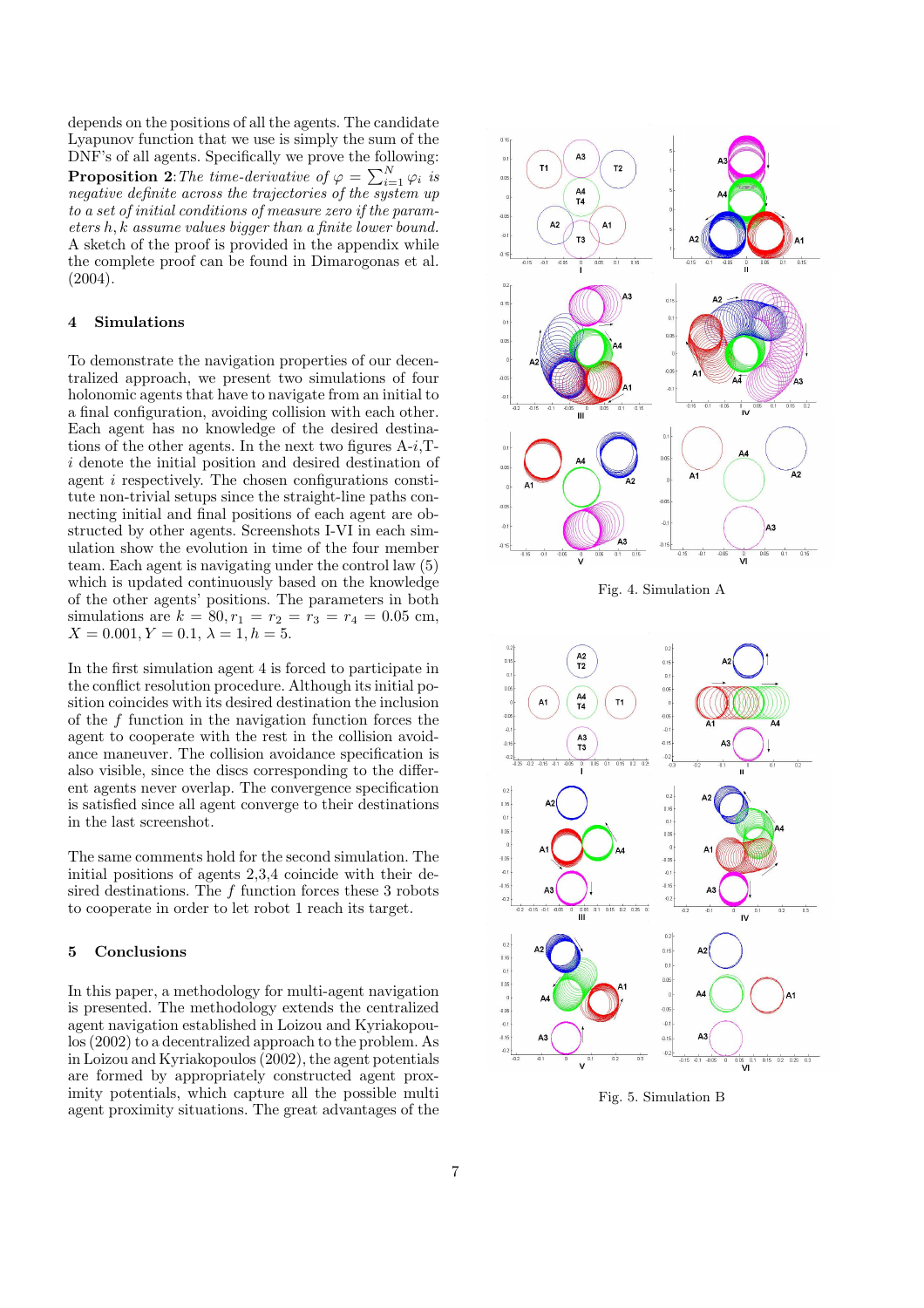method are (i) its relatively low complexity with respect to the number of agents, compared to centralized approaches to the problem and (ii) its application to nonpoint agents. The effectiveness of the methodology is verified through non-trivial computer simulations.

Current research directions are towards applying the methodology to the cases where each agent has limited knowledge of the positions of the others and where there is some form of uncertainty in the agent movement. Extensions of the methodology to more general topologies are also pursued by searching for the appropriate diffeomorphic mappings from the sphere world to such topologies. Moreover, although the complexity of the proposed scheme is lower than the centralized case of Loizou and Kyriakopoulos (2002), it grows exponentially in the number of agents, since all possible relations are taken into account in the computation of the control law of each agent at each time instant. Methods to further reduce the complexity of the decentralized scheme are currently are under investigation. Finally, the convergence of the multiagent system is guaranteed provided that each agent is controlled by the proposed scheme. Hence no static obstacles are considered. This can be seen by the inclusion of the  $f_i$  function in the navigation function that forces each agent to cooperate with the rest in the conflict avoidance maneuver even it has already reached its destination. A static obstacle could be considered if an agents initial condition coincided with its final destination and we set  $f_i = 0$  for this agent. In this case however, the stability analysis of Proposition 2 would no longer be valid and deadlocks could occur due to the lack of cooperation on behalf of this specific agent. Mathematically, in this case the eigenvalues of matrix M in the proof of Proposition 2 would no longer be proven to be positive definite, but positive semi-definite. Hence only stability, and not asymptotic stability of the overall system would be guaranteed. In many situations of course, the system converges even in the presence of static obstacles. This can be exploited in practice.

#### References

- Bicchi, A., Pallottino, L., 2000. On optimal cooperative conflict resolution for air traffic management systems. IEEE Transactions on Intelligent Transportation Systems 1 (4), 221–232.
- Dimarogonas, D., Zavlanos, M., Loizou, S., Kyriakopoulos, K., 2003. Decentralized motion control of multiple holonomic agents under input constraints. 42nd IEEE Conference on Decision and Control.
- Dimarogonas, D. V., Loizou, S. G., Kyriakopoulos, K., Zavlanos, M. M., 2004. Decentralized feedback stabilization and collision avoidance of multiple agents. Tech. report, NTUA, http://users.ntua.gr/ddimar/TechRep0401.pdf.

Egerstedt, M., Hu, X., 2002. A hybrid control approach

to action coordination for mobile robots. Automatica 38, 125–130.

- Gupta, V., Hassibi, B., Murray, R., 2003. Stability analysis of stochastically varying formations of dynamic agents. 42nd IEEE Conf. Decision and Control.
- Horn, R. A., Johnson, C. R., 1996. Matrix Analysis. Cambridge University Press.
- Inalhan, G., Stipanovic, D., Tomlin, C., 2002. Decentralized optimization, with application to multiple aircraft coordination. 41st IEEE Conf. Decision and Control.
- Jadbabaie, A., Lin, J., Morse, A., 2003. Coordination of groups of mobile autonomous agents using nearest neighbor rules. IEEE Transactions on Automatic Control 48 (6), 988–1001.
- Koditschek, D. E., Rimon, E., 1990. Robot navigation functions on manifolds with boundary. Advances Appl. Math. 11, 412–442.
- Loizou, S., Dimarogonas, D., Kyriakopoulos, K., 2004. Decentralized feedback stabilization of multiple nonholonomic agents. 2004 IEEE International Conference on Robotics and Automation, 3012–3017.
- Loizou, S., Kyriakopoulos, K., 2002. Closed loop navigation for multiple holonomic vehicles. Proc. of IEEE/RSJ Int. Conf. on Intelligent Robots and Systems, 2861–2866.
- Milnor, J., 1963. Morse theory. Annals of Mathematics Studies. Princeton University Press, Princeton, NJ.
- Olfati-Saber, R., Murray, R., 2003. Flocking with obstacle avoidance: Cooperation with limited communication in mobile networks. 42st IEEE Conf. Decision and Control, 2022–2028.
- Ren, W., Beard, R. W., McLain, T. W., 2004. Coordination variables and consensus building in multiple vehicle systems. In: Cooperative Control, (V. Kumar, N.E. Leonard and A.S. Morse, eds.). Springer-Verlag Series: Lecture Notes in Control and Information Sciences, pp. 171–188.
- Rimon, E., Koditschek, D. E., 1992. Exact robot navigation using artificial potential functions. IEEE Trans. on Robotics and Automation 8 (5), 501–518.
- Smith, S., Broucke, M., Francis, B., 2005. A hierarchical cyclic pursuit scheme for vehicle networks. Automatica 41 (6), 1045–1053.
- Stipanovic, D., Inalhan, G., Teo, R., Tomlin, C., 2004. Decentralized overlapping control of a formation of unmanned aerial vehicles. Automatica 40, 1285–1296.
- Tanner, H., Jadbabaie, A., Pappas, G., 2005. Flocking in fixed and switching networks. IEEE Transactions on Automatic Control submitted for publication.
- Tanner, H. G., Loizou, S. G., Kyriakopoulos, K. J., 2003. Nonholonomic navigation and control of cooperating mobile manipulators. IEEE Trans. on Robotics and Automation 19 (1), 53–64.
- Zavlanos, M., Kyriakopoulos, K., 2003. Decentralized motion control of multiple mobile agents. 11th Mediterranean Conference on Control and Automation.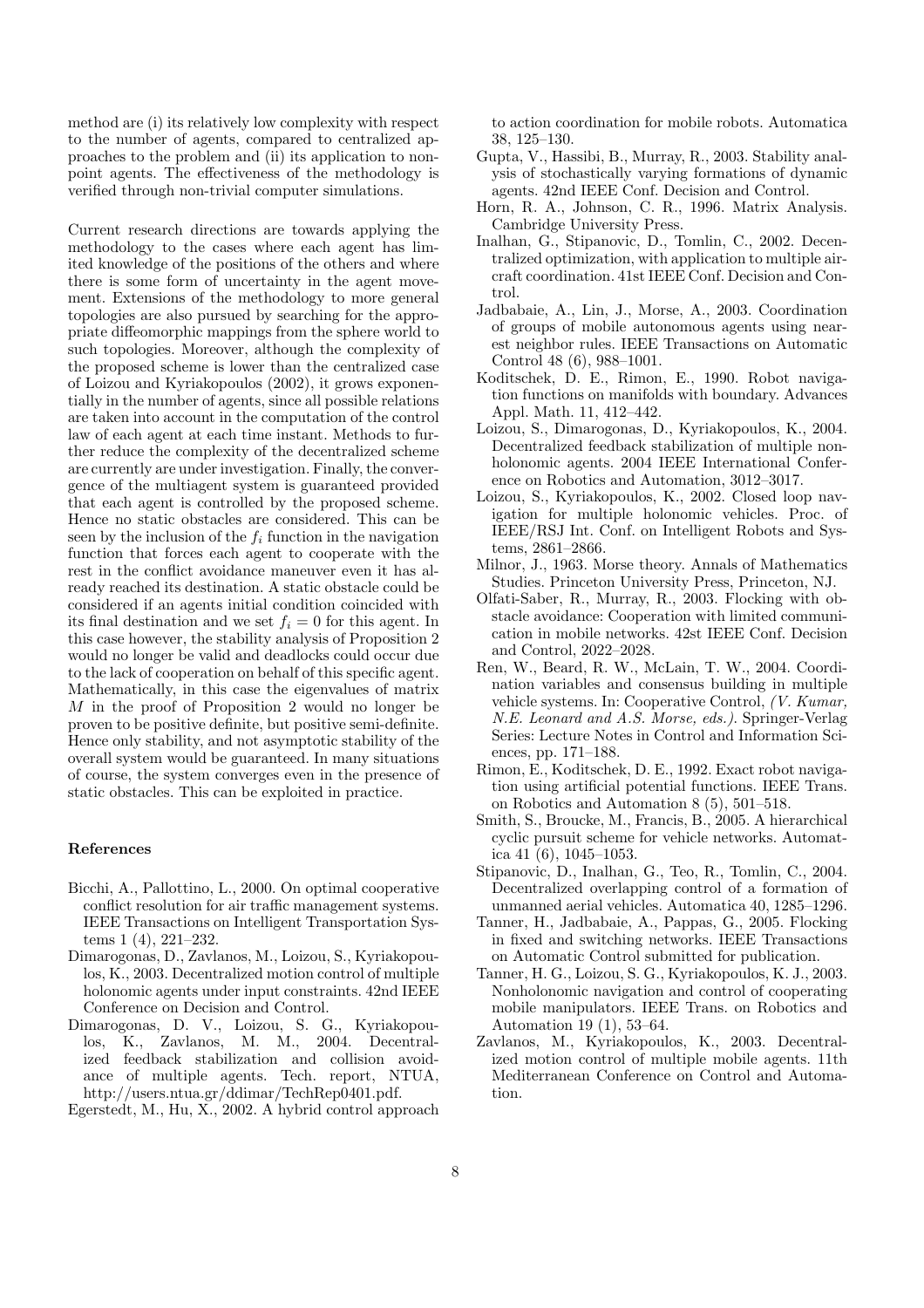# A Proof Sketches

Before proceeding, we introduce some simplifications concerning notation. In the proof sketches of Lemmas 2-6 we denote by q instead of  $q_i$  the current agent configuration, by  $q_d$  instead of  $q_{di}$  its goal configuration, by G instead of  $G_i$  its "G" function, by  $\varphi$  instead of  $\varphi_i$  its DNF and by  $q_j$  the configurations of the other agents. In the proof sketches of Lemmas 2-6 we also use the notation  $\frac{\partial}{\partial q_i}(\cdot) \stackrel{\Delta}{=} \nabla(\cdot)$  and  $\frac{\partial^2}{\partial q_i^2}$  $\frac{\partial^2}{\partial q_i^2}(\cdot) \stackrel{\Delta}{=} \nabla^2(\cdot).$ 

## A.1 Proof of Lemma 2

At steady state, the function  $f$  vanishes due to the constraint  $X < G_i (q_{d1}, \ldots, q_{dN})$   $\forall i$ . Taking the gradient of the definition of  $\varphi$  we have:

$$
\nabla \varphi (q_d) = \frac{\left(\gamma_d^k + G\right)^{1/k} \nabla \gamma_d - \gamma_d \nabla \left(\gamma_d^k + G\right)^{1/k}}{\left(\gamma_d^k + G\right)^{2/k}} = 0
$$

since both  $\gamma_d$  and  $\nabla$  ( $\gamma_d$ ) vanish by definition at  $q_d$ . The Hessian at  $q_d$  is

$$
\nabla^2 \varphi (q_d) = \frac{(\gamma_d^k + G)^{1/k} \nabla^2 \gamma_d - \gamma_d \nabla^2 (\gamma_d^k + G)^{1/k}}{(\gamma_d^k + G)^{2/k}} =
$$
  
= 
$$
G^{-1/k} \cdot \nabla^2 (\gamma_d) = 2G^{-1/k} I
$$

which is non-degenerate. $\diamondsuit$ 

# A.2 Proof of Lemma 3

Let  $q_0$  be a point in  $\vartheta F$  and suppose that  $(g_{R_a})_b(q_0) =$ 0 for some relation  $a$  of level  $b$ . If the workspace is U for some relation *a* of level *b*. If the workspace is valid: $(g_{R_j})_l(q_0) > 0$  for any level-l and  $j \neq a$  since only one RVF can hold at a time. Using the terminology previously defined, and setting  $g_i \equiv (g_{R_a})_b (q_0) = 0$ , it follows that  $\bar{g}_i > 0$  where  $\bar{g}_i = G/g_i$ . Taking the gradient of  $\varphi$  at  $q_0$ , we obtain:

$$
\nabla \varphi (q_0) = \frac{\left( (\gamma_d + f)^k + G \right)^{1/k} \nabla (\gamma_d + f) - (\gamma_d + f) \nabla \left( (\gamma_d + f)^k + G \right)^{1/k}}{\left( (\gamma_d + f)^k + G \right)^{2/k}} \Big|_{q_0} \nG(q_0) = 0 \frac{(\gamma_d + f) \nabla (\gamma_d + f) - (\gamma_d + f) \nabla (\gamma_d + f) - \frac{1}{k} (\gamma_d + f)^{2-k} \nabla G}{\left( \gamma_d + f \right)^2} = \n= -\frac{1}{k} \left( \gamma_d + f \right)^{-k} \nabla G = -\frac{1}{k} \left( \gamma_d + f \right)^{-k} \bar{g}_i \nabla g_i \neq 0
$$

Since  $\vartheta F$  is the set where  $G = 0$ , then  $\nabla \varphi|_{G=0} =$  $\nabla \varphi(q_0) \sim -\nabla G$  is normal to the surface and  $-\nabla \varphi$  points towards the interior of the free space.

#### A.3 Proof of Lemma 4

At a critical point  $q \in C_{\hat{\varphi}} \bigcap F_1(\varepsilon)$  we have:

$$
\hat{\varphi} = \frac{\gamma}{G} \Rightarrow \nabla \hat{\varphi} = \frac{1}{G^2} (G \nabla \gamma - \gamma \nabla G)
$$
  

$$
\nabla \hat{\varphi} = 0
$$
  

$$
G \nabla \gamma = \gamma \nabla G \Rightarrow G \nabla (\gamma_d + f)^k = (\gamma_d + f)^k \nabla G
$$
  

$$
\Rightarrow k G \nabla (\gamma_d + f) = (\gamma_d + f) \nabla G
$$

Thus,  $kG \|\nabla (\gamma_d + f)\| = (\gamma_d + f) \|\nabla G\|$ . A sufficient condition for the above equality not to hold is given by:

$$
\frac{(\gamma_d + f) \|\nabla G\|}{G \|\nabla (\gamma_d + f)\|} < k, \forall q \in F_1(\varepsilon)
$$

Since  $(g_{R_j})$ ¢  $\ell_l \geq \varepsilon$ , an upper bound for the left side is:

$$
\label{eq:11} \begin{aligned} &\frac{(\gamma_d+f)\|\nabla G\|}{G\|\nabla(\gamma_d+f)\|} < \frac{(\gamma_d+f)}{\|\nabla(\gamma_d+f)\|} \cdot \sum_{l=1}^{n_L}\sum_{j=1}^{n_R,l} \frac{\overline{G}_{j,l}}{G}\left\|\nabla \left(g_{R_j}\right)_l\right\| < \\ &< \frac{1}{\varepsilon} \cdot \frac{\left(\max\{\gamma_d\}+\max\{f\}\right)\cdot \sum\limits_{l=1}^{n_L}\sum\limits_{j=1}^{n_R,l} \max\limits_{W} \left\|\nabla \left(g_{R_j}\right)_l\right\|}{\min\|\nabla(\gamma_d+f)\|} = \\ &= \frac{1}{\varepsilon} \cdot \frac{\left(\max\{\gamma_d\}+Y\right)\cdot \sum\limits_{l=1}^{n_L}\sum\limits_{j=1}^{n_R,l} \max\limits_{W} \left\|\nabla \left(g_{R_j}\right)_l\right\|}{\min\|\nabla(\gamma_d+f)\|} \quad\Diamond \end{aligned}
$$

# A.4 Proof of Lemma 5

If  $q \in F_0(\varepsilon) \cap C_{\hat{\varphi}}$ , where  $C_{\hat{\varphi}}$  is the set of critical points, then  $q \in B_i^L(\varepsilon)$  for at least one set  $\{L, i\}, i \in$  $\{1...n_{R,L}\}, L \in \{1...n_L\}, \text{ with } n_L \text{ the number of lev$ els and  $n_{R,L}$  the number of relations in level L. We will use a unit vector as a test direction to demonstrate that  $\nabla^2 \hat{\varphi}$  (q) has at least one negative eigenvalue. At a critical point, $(\nabla \hat{\varphi}) (q) = \frac{kG(\gamma_d + f)^{k-1}\nabla(\gamma_d + f) - (\gamma_d + f)^k \nabla G}{G^2}$ 0. Hence,  $k \cdot G \cdot \nabla (\gamma_d + f) = (\gamma_d + \tilde{f}) \cdot \nabla G \Rightarrow$ 

$$
(kG)^{2} \nabla (\gamma_{d} + f) \nabla (\gamma_{d} + f)^{T} = (\gamma_{d} + f)^{2} \nabla G \nabla G^{T}(\mathbf{A}.\mathbf{1})
$$

The Hessian at a critical point is:

$$
(\nabla^2 \hat{\varphi}) (q) = \frac{1}{G^2} \left( G \cdot \nabla^2 (\gamma_d + f)^k - (\gamma_d + f)^k \cdot \nabla^2 G \right) =
$$

$$
\frac{(\gamma_d + f)^{k-2}}{G^2} \cdot \left\{ kG \left[ \frac{(\gamma_d + f) \nabla^2 (\gamma_d + f) +}{(k-1) \nabla (\gamma_d + f) \nabla (\gamma_d + f)^T} \right] -
$$

$$
-(\gamma_d + f)^2 \nabla^2 G \right\}
$$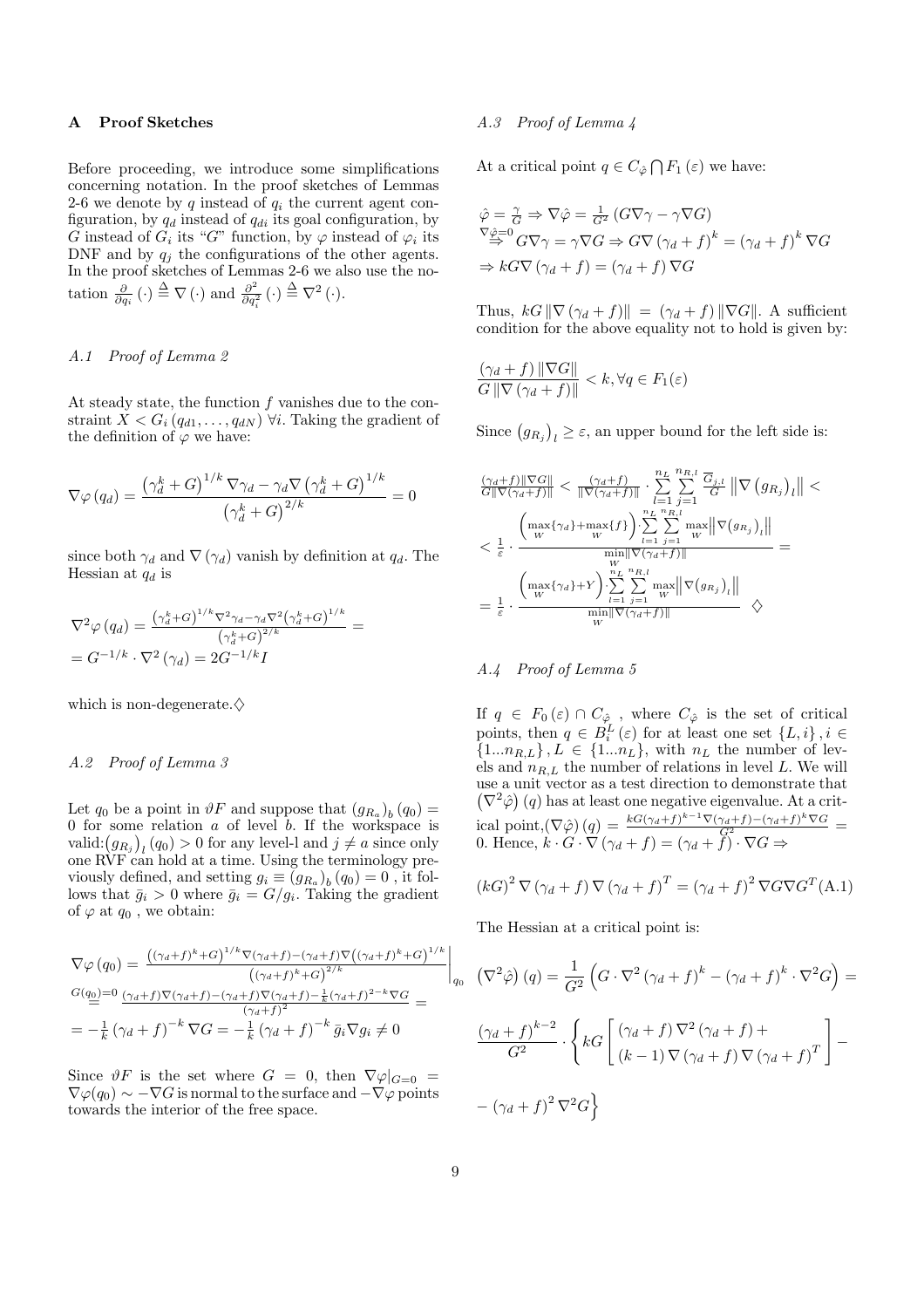Substituting (A.1) in the previous equation:

$$
\left(\nabla^2 \hat{\varphi}\right)(q) = \frac{(\gamma_d + f)^{k-1}}{G^2} \left\{ \begin{array}{l} kG \nabla^2 \left(\gamma_d + f\right) + \\ + \left(1 - \frac{1}{k}\right) \frac{\left(\gamma_d + f\right)}{G} \nabla G \nabla G^T - \\ - \left(\gamma_d + f\right) \nabla^2 G \end{array} \right\}
$$

We choose the test vector (unit magnitude) to be: $\hat{u} =$  $\nabla b_i(q_c)^{\perp}$  $\frac{\nabla b_i(q_c)}{\|\nabla b_i(q_c)^{\perp}\|}$ . By its definition  $\hat{u}$  is orthogonal to  $\nabla b_i$  at a critical point  $q_c$ , and so the following properties hold: $\hat{u}^T$ .  $\nabla b_i = 0$  and  $\nabla b_i^T \cdot \hat{u} = 0$ . With  $\nabla^2 (\gamma_d + f) = 2 \cdot I + \nabla^2 f$ , we form the quadratic form:

$$
\frac{G^2}{(\gamma_d + f)^{k-1}} \hat{u}^T (\nabla^2 \hat{\varphi}) (q) \hat{u} = 2kG + kG\hat{u}^T \nabla^2 f \hat{u} + (1 - \frac{1}{k}) \frac{(\gamma_d + f)}{G} \hat{u}^T \nabla G \nabla G^T \hat{u} - (\gamma_d + f) \hat{u}^T \nabla^2 G \hat{u}
$$

After many nontrivial calculation we get

$$
\frac{G^2}{(\gamma_d + f)^{k-1}} \hat{u}^T (\nabla^2 \hat{\varphi}) (q) \hat{u} =
$$
\n
$$
\bar{g}_i c_i \left( 1 + \frac{a_0}{\gamma_d} \right) \left( \frac{1}{2} \nabla b_i^T \nabla \gamma_d - v_i \gamma_d \right)
$$
\n
$$
+ g_i \begin{cases} k \bar{g}_i \hat{u}^T \nabla^2 f \hat{u} + (\gamma_d + f) \eta_i - (\gamma_d + f) \psi_i + \frac{z_2}{2\gamma_d} \\ -v_i \bar{g}_i c_i \left( \sum_{j=1}^3 a_j g_i^{j-1} \bar{g}_i^j \right) - \zeta_i \end{cases} (A.2)
$$

where  $c_i = 1 + \frac{\lambda}{b_i + \overline{b}_i^{1/h}}, v_i = 2 \cdot l, l$  the relation level,  $\begin{bmatrix} +b_i^{r/n-r} & b_i^{r/n} & b_i^{r/n} \\ c_i^{r/n} & c_i^{r/n} & c_i^{r/n} \end{bmatrix}$ 

$$
\eta_{i} = (1 - \frac{1}{k}) \begin{bmatrix} \frac{\hat{u}^{T} \nabla \bar{g}_{i} \nabla \bar{g}_{i}^{T} \hat{u}}{\bar{g}_{i}} - 2\lambda \frac{\hat{u}^{T} \nabla \bar{g}_{i} \left(\nabla \tilde{b}_{i}^{1/h}\right)^{T} \hat{u}}{c_{i} \left(b_{i} + \tilde{b}_{i}^{1/h}\right)^{2}} + \\ + \lambda^{2} \bar{g}_{i} \frac{\hat{u}^{T} \nabla \tilde{b}_{i}^{1/h} \left(\nabla \tilde{b}_{i}^{1/h}\right)^{T} \hat{u}}{c_{i}^{2} \left(b_{i} + \tilde{b}_{i}^{1/h}\right)^{4}} \\ \psi_{i} = \hat{u}^{T} \cdot \nabla^{2} \bar{g}_{i} \cdot \hat{u} + \frac{\bar{g}_{i}}{c_{i}} \cdot \hat{u}^{T} \cdot B_{i} \cdot \hat{u} - \\ -2 \frac{\lambda}{c_{i} \left(b_{i} + \tilde{b}_{i}^{1/h}\right)^{2}} \cdot \hat{u}^{T} \cdot \nabla \tilde{b}_{i}^{1/h} \cdot \nabla \bar{g}_{i} \cdot \hat{u} \\ \eta_{i} = \lambda \begin{bmatrix} 2 \frac{\left(\nabla b_{i} + \nabla \tilde{b}_{i}^{1/h}\right) \left(\nabla b_{i} + \nabla \tilde{b}_{i}^{1/h}\right)^{T} - \\ \left(b_{i} + \tilde{b}_{i}^{1/h}\right)^{3} - \\ -\frac{\left(\nabla^{2} b_{i} + \nabla^{2} \tilde{b}_{i}^{1/h}\right)^{3}}{\left(b_{i} + \tilde{b}_{i}^{1/h}\right)^{2}} \end{bmatrix} \\ z_{2} \left(g_{i}, \bar{g}_{i}, \nabla g_{i}, \nabla \bar{g}_{i}\right) = \gamma_{d} \nabla \bar{g}_{i}^{T} \nabla \gamma_{d} + f \nabla \bar{g}_{i}^{T} \nabla \gamma_{d} + \dots
$$

 $-k\bar{g}_i$  $2\nabla \gamma_d^T \cdot \nabla f - \nabla f^T \cdot \nabla f$ and  $\zeta_i = \frac{\lambda \bar{g}_i}{g_i \sqrt{1+\tilde{l}i}}$  $2c_i(b+\tilde{b}^{1/h})^2$  $\overline{a}$  $\nabla b + \nabla \tilde{b}^{1/h} \bigg)^T \cdot \nabla \gamma_d$ . Setting  $\tilde{\mu}_i$  =  $\overline{a}$  $1+\frac{a_0}{\gamma_d}$  $\zeta'$  $\cdot \mu_i$  where  $\mu_i = \frac{1}{2} \nabla b_i^T \nabla \gamma_d - v_i \cdot \gamma_d$ equation (A.2) becomes:

$$
\frac{G^2}{(\gamma_d + f)^{k-1}} \hat{u}^T (\nabla^2 \hat{\varphi}) (q) \hat{u} = \bar{g}_i \cdot c_i \cdot \tilde{\mu}_i +
$$
\n
$$
g_i \begin{cases}\nk \cdot \bar{g}_i \cdot \hat{u}^T \cdot \nabla^2 f \cdot \hat{u} + (\gamma_d + f) \cdot \eta_i - (\gamma_d + f) \cdot \psi_i \\
+\frac{z_2}{2\gamma_d} - \nu_i \bar{g}_i c_i \left(\sum_{j=1}^3 a_j g_i^{j-1} \bar{g}_i^j\right) - \zeta_i\n\end{cases}
$$

The second term is proportional to  $g_i$  and can be made arbitrarily small by a suitable choice of  $\varepsilon$  but can still be positive, so the first term should be strictly negative. From Lemma 7 in Dimarogonas et al. (2004), we have:  $\max_{q \in F_0} {\{\mu_i\}} =$ 

$$
q \in F_0
$$
  
=  $\frac{2}{l} \left( \frac{\frac{1}{l} \sqrt{\left\| \sum q_j \right\|^2 - l \sum ||q_j||^2 + l \left( \sum (r + r_j)^2 + \varepsilon \right)}}{-\left\| lq_d - \sum q_j \right\|} \right).$   
=  $\left\| lq_d - \sum q_j \right\|$ 

For  $\varepsilon$  small enough,  $\max_{q \in F_0} {\{\mu_i\}}$  is negative. Moreover, the term  $\left(1 + \frac{a_0}{\gamma_d}\right)$  is always greater than one,  $\frac{q}{\sqrt{q}}$ since we have assumed that  $a_0 > 0$ , and  $\gamma_d > 0$ for  $q \in F_0(\varepsilon)$ . Thus for  $\varepsilon$  small enough,  $\tilde{\mu}_i$  is also negative. So, for  $\tilde{\mu}_i$ , it is sufficient to ensure:  $\frac{1}{l} \cdot \sqrt{\|\sum q_j\|^2 - l \cdot \sum \|q_j\|^2 + l \cdot \left(\sum (r + r_j)^2 + \varepsilon\right)}$  $\overline{\ }$  $\lt$  $<$   $||l \cdot q_d - \sum q_j|| \Rightarrow \varepsilon < l \cdot ||l \cdot q_d - \sum q_j||^2 + \sum ||q_j||^2 -\frac{1}{l} \cdot \left\| \sum q_j \right\|^2 - \sum (r + r_j)^2 \equiv \varepsilon_0$ 

Another constraint arises from the fact that  $\varepsilon > 0$ . So Another constraint arises from the fact that  $\varepsilon > 0$ . So<br>for a valid workspace it will be:  $l \cdot ||l \cdot q_d - \sum q_j||^2 +$  $\sum ||q_j||^2 - \frac{1}{l} \cdot ||\sum q_j||^2 > \sum (r + r_j)^2 \diamondsuit$ 

# A.5 Proof of Lemma 6

From the proof of Lemma 5, we have at a critical point  $G<sup>2</sup>$  $(\nabla^2 \hat{\varphi}) = kG \nabla^2 (\gamma_d + f) +$ 

$$
\overline{(\gamma_d + f)^{k-1}} \quad (\text{V} \quad \varphi) = \kappa \mathbf{G} \quad (\gamma_d + f) + \Gamma
$$
\n
$$
(1 - \frac{1}{k}) \frac{\gamma_d + f}{G} \nabla G \nabla G^T - (\gamma_d + f) \nabla^2 G
$$
\nWe also have  $\nabla f = \begin{pmatrix} 3 \\ 2j a_j G_i^{j-1} \\ \frac{j-1}{\sigma(G)} \end{pmatrix} \nabla G$  and  $\nabla^2 f = \frac{\gamma_d}{\sigma(G)}$ \n
$$
\sigma \nabla^2 G + \sigma^* \nabla G \nabla G^T, \sigma^* = \sum_{j=2}^3 j(j-1) a_j G^{j-2}.
$$
\nHence\n
$$
k G \nabla (\gamma_d + f) = (\gamma_d + f) \nabla G \Rightarrow ...
$$
\n
$$
\Rightarrow G \nabla \gamma_d = \begin{cases} \frac{\gamma_d + f}{k} - G \sigma(G) \\ \frac{\gamma_d}{\sigma_G} \end{cases} \nabla G
$$
\nTaking the magnitude from both sides we have  $2kG =$ 

Taking the magnitude from both sides we have  $2kG =$  $k|\sigma_i|^2$  $\frac{k|\sigma_i|^2}{2G\gamma_d} \|\nabla G\|^2$ . Choosing  $\tilde{u} = \widehat{\nabla b_i}$  as a test direction and after some manipulation we have

$$
\frac{G^2}{k(\gamma_d + f)^{k-1}} \tilde{u}^T (\nabla^2 \hat{\varphi}) \tilde{u} = \underbrace{\frac{|\sigma_i|^2}{2G\gamma_d} \|\nabla G\|^2}_{L} + \underbrace{\xi \tilde{u}^T \nabla G \nabla G^T \tilde{u}}_{M} + \underbrace{\sigma_i \tilde{u}^T \nabla^2 G \tilde{u}}_{N}
$$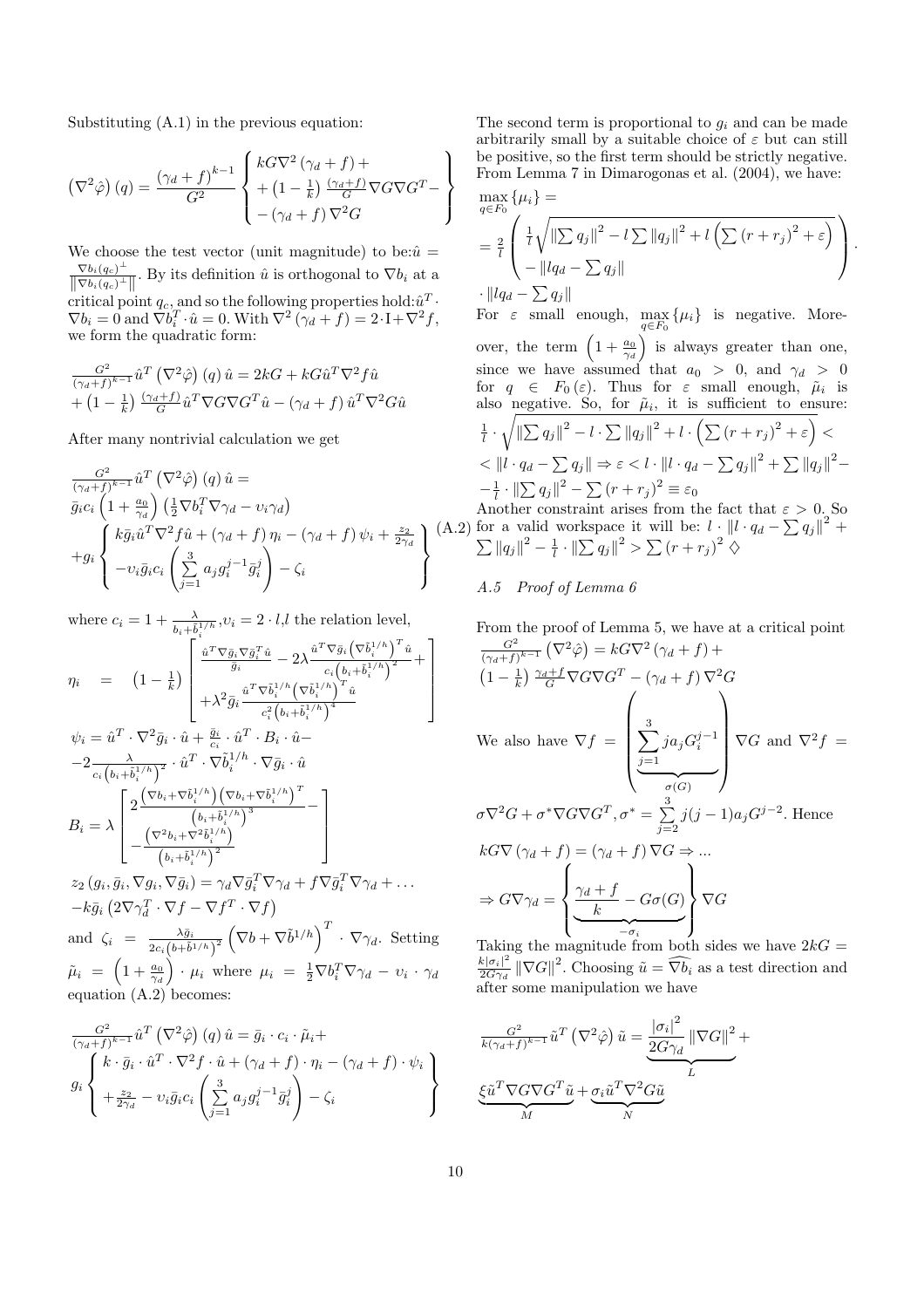where

$$
\xi = \frac{k-1}{k} \cdot \frac{\gamma_d + Y}{kG} + \sum_{j=2}^{3} \left\{ j(j-1) + \frac{k-1}{k^2} \right\} a_j G^{j-1}
$$

After some manipulation, we have

$$
L + M + N \geq \frac{|\sigma_i|^2}{2G\gamma_d} \left\{ \frac{g_i^2 \left\| \nabla \bar{g}_i \right\|^2 + \bar{g}_i^2 \left\| \nabla g_i \right\|^2 - 2\left( \tilde{u}^T \nabla g_i \right) \tilde{u} \right\}
$$
  
+2\left( \frac{|\sigma\_i|^2}{\gamma\_d} + \xi G + \sigma\_i \right) \left( \tilde{u}^T \nabla g\_i \right) \left( \nabla \bar{g}\_i \tilde{u} \right)   
+ \xi \bar{g}\_i^2 \left( \tilde{u}^T \nabla g\_i \right)^2 + \sigma\_i \tilde{u}^T \left( g\_i \nabla^2 \bar{g}\_i + \bar{g}\_i \nabla^2 g\_i \right) u

But 
$$
\left\|\nabla g_i - 2 \left(\tilde{u}^T \nabla g_i\right) \tilde{u}\right\|^2 = \left\|\nabla g_i\right\|^2
$$
 so that

$$
g_i^2 \|\nabla \bar{g}_i\|^2 + \bar{g}_i^2 \|\nabla g_i\|^2 - 2G \|\nabla \bar{g}_i\| \|\nabla g_i - 2(\tilde{u}^T \nabla g_i) \tilde{u}\| = (g_i \|\nabla \bar{g}_i\| - \bar{g}_i \|\nabla g_i\|)^2
$$

so that

$$
L + M + N \ge 2\left(\frac{|\sigma_i|^2}{\gamma_d} + \xi G + \sigma_i\right) \left(\tilde{u}^T \nabla g_i\right) \left(\nabla \bar{g}_i \tilde{u}\right)
$$

$$
+ \xi \bar{g}_i^2 \left(\tilde{u}^T \nabla g_i\right)^2 + \sigma_i \tilde{u}^T \left(g_i \nabla^2 \bar{g}_i + \bar{g}_i \nabla^2 g_i\right) u
$$

It is shown in Dimarogonas et al. (2004) that the second term, which is strictly positive, dominates the third and the first term for sufficiently small  $\varepsilon$ .

# A.6 Proof of Proposition 2

In the proof sketch of Proposition 2, the terms  $\nabla(\cdot)$ ,  $\nabla^2$  (·) have their usual meaning and refer to the whole state space and not a single agent, namely whole state space and in<br>  $\nabla (\cdot) \stackrel{\Delta}{=} \left[ \frac{\partial}{\partial q_1} (\cdot), \ldots, \frac{\partial}{\partial q_N} (\cdot) \right]$  $\frac{1}{T}$ and  $\nabla^2(\cdot) \stackrel{\Delta}{=} \left[\frac{\partial^2}{\partial \alpha \partial \theta}\right]$  $\frac{\partial^2}{\partial q_i \partial q_j} (\cdot)$ i)<br>T .

The Proximity function between agents  $i$  and  $j$  is:

$$
\beta_{ij}(q) = ||q_i - q_j||^2 - (r_i + r_j)^2 = q^T D_{ij} q - (r_i + r_j)^2
$$

where the  $2N\times 2N$  matrix  $D_{ij}$  is defined in Loizou and Kyriakopoulos (2002):

$$
D_{ij} = \n\begin{bmatrix}\nO_{2(i-1)\times 2N} \\
O_{2\times 2(i-1)} & I_{2\times 2} & O_{2\times 2(j-i-1)} & -I_{2\times 2} & O_{2\times 2(N-j)} \\
O_{2(j-i-1)\times 2N} & O_{2(j-i-1)\times 2N} & O_{2\times 2(i-j-1)} & I_{2\times 2} & O_{2\times 2(N-j)} \\
O_{2(N-j)\times 2N} & O_{2(N-j)\times 2N}\n\end{bmatrix}
$$

We can also write  $b_r^i = q^T P_r^i q - \sum$  $j \in P_r$  $(r_i + r_j)^2$ , where  $P_r^i = \sum_{j \in P_r}$  $\overline{ }$  $D_{ij}$ , and  $P_r$  denotes the set of binary relations in relation r. It can easily be seen that  $\nabla b_r^i$  =  $2P_r^iq, \nabla^2 b_r^i = 2P_r^i$ . We also use the following notation for the r-th relation wrt agent i:  $g_r^i = b_r^i + \frac{\lambda b_r^i}{b_r^i + (\tilde{b}_r^i)^{1/h}},$  $\tilde{b}_r^i = \prod$  $s \in S_r$ <br> $s \neq r$  $b_s^i$  and  $\nabla \tilde{b}_r^i = \sum$  $s \in S_r$ <br> $s \neq r$  $\overline{y}$  $t \in S_r$ <br> $t \neq s,r$  $b_i^t$  $\stackrel{\smash{v\!-\!\!\!\!v\!-\!\!\!\!v\!-\!\!\!\!v\!-\!\!\!\!v\!-\!\!\!\!v\!-\!\!\!\!v\!-\!\!\!\!v\!-\!\!\!\!v\!-\!\!\!\!v\!-\!\!\!\!v\!-\!\!\!\!v\!-\!\!\!\!v\!-\!\!\!\!v\!-\!\!\!\!v\!-\!\!\!\!v\!-\!\!\!\!v\!-\!\!\!\!v\!-\!\!\!\!v\!-\!\!\!\!v\!-\!\!\!\!v\!-\!\!\!\!v\!-\!\!\!\!v\!-\!\!\!\!v\!-\!\!\!\!v\!-\!\!\!\!v\!-\!\!\!v\!-\!\!\$  $\tilde{b}$ i s,r  $\cdot 2P_s^iq$  where  $S_r$  de-

notes the set of relations in the same level with relation r. An easy calculation shows that

$$
\nabla g_r^i = \ldots = 2 \left[ d_r^i P_r^i - w_r^i \tilde{P}_r^i \right] q \stackrel{\Delta}{=} Q_r^i q, \tilde{P}_r^i \stackrel{\Delta}{=} \sum_{\substack{s \in S_r \\ s \neq r}} \tilde{b}_{s,r}^i P_s^i
$$

where  $d_r^i = 1 + (1 - \frac{b_r^i}{\sqrt{n}})$  $\frac{b_r^\imath}{b_r^\imath+(b_r^\imath)^{1/h}}\Big) \frac{\lambda}{b_r^\imath+(b_r^\imath)}$  $\frac{\lambda}{b_r^i + (b_r^i)^{1/h}}, w_r^i =$ 

 $\lambda b_r^i (b_r^i)^{\frac{1}{h}-1}$  $\frac{\lambda b_r^-(b_r^+)^n}{h(b_r^i + (b_r^i)^{1/h})^2}$ . The gradient of the  $G_i$  function is:

$$
G_i = \prod_{r=1}^{N_i} g_r^i \Rightarrow \nabla G_i = \sum_{r=1}^{N_i} \prod_{\substack{l=1 \ l \neq r}}^{N_i} g_l^i \nabla g_r^i = \sum_{r=1}^{N_i} \tilde{g}_r^i Q_r^i q \stackrel{\Delta}{=} Q_i q
$$

We define 
$$
\nabla G \triangleq \begin{bmatrix} \nabla G_1 \\ \n\vdots \\ \nabla G_N \end{bmatrix} = \begin{bmatrix} Q_1 \\ \n\vdots \\ Q_N \end{bmatrix} q \triangleq Qq
$$
  
\nUsing  $u_i = -K_i \frac{\partial \varphi_i}{\partial q_i}$  and  $\varphi_i = \frac{\gamma_{di} + f_i}{\left( (\gamma_{di} + f_i)^k + G_i \right)^{1/k}}, f_i = \sum_{j=0}^3 a_i G_i^j$ , the closed loop dynamics of the system are:

$$
\dot{q} = \begin{bmatrix} -K_1 A_1^{-(1+1/k)} \left\{ G_1 \frac{\partial \gamma_{d1}}{\partial q_1} + \sigma_1 \frac{\partial G_1}{\partial q_1} \right\} \\ \vdots \\ -K_N A_N^{-(1+1/k)} \left\{ G_N \frac{\partial \gamma_{dN}}{\partial q_N} + \sigma_N \frac{\partial G_N}{\partial q_N} \right\} \end{bmatrix} = \dots
$$
\n
$$
= -A_K G \left( \partial \gamma_d \right) - A_K \Sigma Q q
$$

where  $(\partial \gamma_d)$  =  $\begin{bmatrix} \frac{\partial \gamma_{d1}}{\partial q_1} \dots \frac{\partial \gamma_{dN}}{\partial q_N} \end{bmatrix}$  $\overline{I}$  $, \sigma_i = G_i \sigma(G_i) \frac{\gamma_{di}+f_{i}}{k}, \sigma(G_{i}) = \sum_{i=1}^{3}$  $\sum_{j=1}^{8} ja_j G_i^{j-1}, A_i = (\gamma_{di} + f_i)^k + G_i$ and the matrices  $G \triangleq diag(G_1, G_1, \ldots, G_N, G_N)$  $2N\times2N$ ,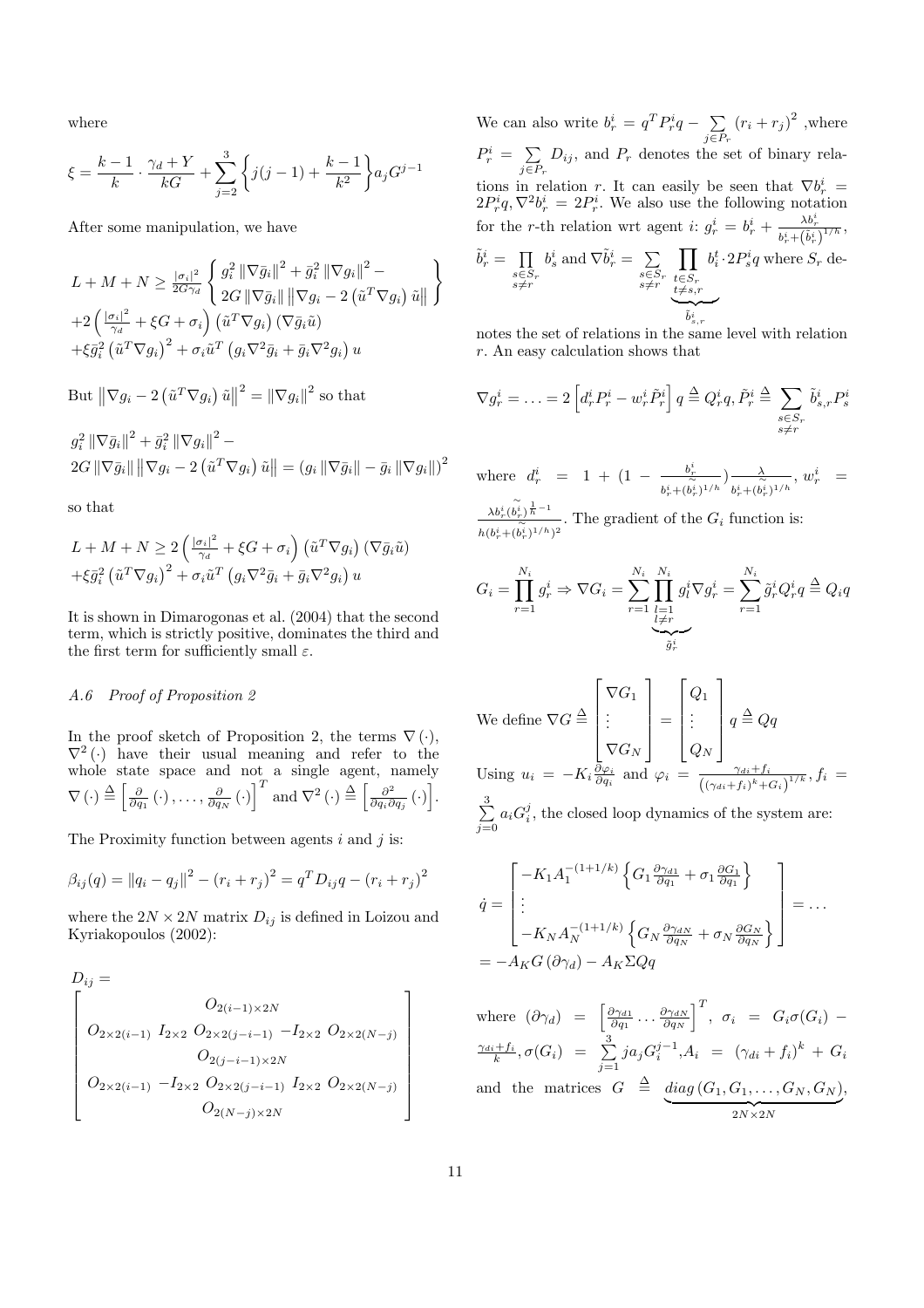$$
A_K \stackrel{\Delta}{=} \underset{K_N A_N^{-(1+1/k)}, K_1 A_1^{-(1+1/k)}, \dots,}{\underbrace{K_N A_N^{-(1+1/k)}, K_N A_N^{-(1+1/k)}}},
$$
\n
$$
\Sigma \stackrel{\Delta}{=} \underbrace{\left[\sum_{2N \times 2N}, \dots, \sum_N\right]}_{2N \times 2N}, \Sigma_i = \underset{2i-1, 2i}{\text{diag}} \left(0, \dots, \underbrace{\sigma_i, \sigma_i}_{2i-1, 2i}, \dots, 0\right)
$$

By using  $\varphi = \sum$  $\sum_i \varphi_i$  as a candidate Lyapunov function we have  $\varphi = \sum$  $\sum\limits_i \varphi_i \Rightarrow \dot{\varphi} =$  $\left( \frac{1}{p}\right)$  $\sum_i \left(\nabla \varphi_i\right)^T$  $\mathbf{v}$  $\dot{q}$ , with  $\nabla \varphi_i =$  $A_i^{-(1+1/k)}\left\{G_i\nabla\gamma_{di} + \sigma_i\nabla G_i\right\}$ . Thus,  $\overline{\phantom{a}}$ i  $(\nabla \varphi_i)^T = \ldots = (\partial \gamma_d)^T A_G + q^T Q^T A_\Sigma$ !<br>.

where  $A_G = diag \left( G_1 A_1^{-(1+1/k)}, G_1 A_1^{-(1+1/k)}, \dots, G_1 A_K^{-(1+1/k)} \right)$  $G_N A_N^{-(1+1/k)}, G_N A_N^{-(1+1/k)}$ N  $\overbrace{\hspace{2.5cm}}^{X}$  $2N\times 2N$ 

$$
A_{\Sigma} = \underbrace{\begin{bmatrix} A_{\Sigma_1} \\ 2N \times 2N \\ \vdots \\ 2N \times 2N \end{bmatrix}}_{2N \times 2N}, A_{\Sigma_i} = diag \underbrace{\begin{pmatrix} A_i^{-(1+1/k)} \sigma_i, \dots, \\ A_i^{-(1+1/k)} \sigma_i \end{pmatrix}}_{2N \times 2N}
$$

So we have 
$$
\dot{\varphi} = \left\{ \sum_i (\nabla \varphi_i)^T \right\} \dot{q} = \dots
$$
  
\n
$$
= - \left[ (\partial \gamma_d)^T q^T \right] \underbrace{\begin{bmatrix} M_1 & M_2 \\ M_3 & M_4 \end{bmatrix}}_{M} \begin{bmatrix} \partial \gamma_d \\ q \end{bmatrix} \text{ where } M_1 =
$$

 $A_G A_K G, \quad M_2 \quad = \quad A_G A_K \Sigma Q, \quad M_3 \quad = \quad Q^T A_\Sigma A_K G,$  $M_4 = Q^T A_\Sigma A_K \Sigma Q$ . In Dimarogonas et al. (2004), we provide an analytic expression for the elements of the matrix  $Q$ . The positive definiteness of  $M$  is checked using the next theorems:

Theorem 2.1 (Gersgorin) Horn and Johnson (1996): Given a matrix  $A \in \mathbb{R}^{n \times n}$  then all its eigenvalues lie in the union of n discs:

$$
\bigcup_{i=1}^{n} \left\{ z : |z - a_{ii}| \leq \sum_{\substack{j=1 \ j \neq i}}^{n} |a_{ij}| \right\} \stackrel{\Delta}{=} \bigcup_{i=1}^{n} R_i(A) \stackrel{\Delta}{=} R(A)
$$

Each of these discs is called a Gersgorin disc of A.

Corollary 2.2 Horn and Johnson (1996): Given a matrix  $A \in \mathbb{R}^{n \times n}$  and n positive real numbers  $p_1, \ldots, p_n$ then all its eigenvalues of A lie in the union of n discs:

$$
\bigcup_{i=1}^{n} \left\{ z : |z - a_{ii}| \leq \frac{1}{p_i} \sum_{\substack{j=1 \ j \neq i}}^{n} p_j |a_{ij}| \right\}
$$

We also make use of the following lemma:

Lemma 2.3: The following bounds hold for the terms  $Q_{ii}^i, Q_{ii}^j, \sigma_i$ 

$$
\sigma_{i}(\varepsilon) \in \left\{\begin{aligned} &\left[-Y\left(\frac{1}{k} + \frac{8}{9}\right) - \frac{\gamma_{di}}{k}, \underbrace{-\frac{Y}{k} - \frac{\gamma_{di}}{k}}_{\sigma_{i}(0)}\right], 0 \leq \varepsilon \leq \varepsilon^{*} \\ &\left[-Y\left(\frac{1}{k} + \frac{8}{9}\right) - \frac{\gamma_{di}}{k}, \underbrace{-\frac{\gamma_{di}}{k}}_{\sigma_{i}(X)}\right], X \geq \varepsilon \geq \varepsilon^{*} \end{aligned}\right.
$$

 $0 < Q_{ii}^i <$  $|Q_{ii}^i$  $\big|_{\text{max}} < \infty$  and  $0 < Q_{ii}^j <$  $\left|Q_{ii}^j\right|$  $\Big|_{\max} < \infty$ Proof: See Dimarogonas et al. (2004).

Let us examine the Gersgorin discs of the first half rows of the matrix M. For  $1 \leq i \leq 2N$  we have:

$$
|z - M_{ii}| \leq \frac{1}{p_i} \sum_{j \neq i} p_j |M_{ij}|, 1 \leq i \leq 2N \Rightarrow
$$
  
\n
$$
\left| z - A_i^{-2(1+1/k)} K_i G_i^2 \right| \leq \frac{p_{2N+i}}{p_i} \left| A_i^{-2(1+1/k)} \sigma_i K_i G_i Q_{ii}^i \right| \Rightarrow
$$
  
\n
$$
\Rightarrow z \geq A_i^{-2(1+1/k)} K_i G_i^2 - \frac{p_{2N+i}}{p_i} \left| A_i^{-2(1+1/k)} \sigma_i K_i G_i Q_{ii}^i \right|
$$

We examine the following three cases:

- $G_i < \varepsilon$  At a critical point in this region, the corresponding eigenvalue tends to zero, so that the derivative of the Lyapunov function could achieve zero values. However, the result of Lemma 6 indicates that  $\varphi_i$ is a Morse function, hence its critical points are isolated (Koditschek and Rimon (1990)). Thus the set of initial conditions that lead to saddle points are sets of measure zero (Milnor (1963)).
- $G_i > X$  The corresponding eigenvalue is guaranteed to be positive as long as:

$$
z > 0 \Leftarrow A_i^{-2(1+1/k)} K_i \left( G_i - \frac{p_{2N+i}}{p_i} \left| \sigma_i Q_{ii}^i \right| \right) > 0 \Leftarrow
$$
  
\n
$$
G_i \ge X > \frac{p_{2N+i}}{p_i} \left| \sigma_i Q_{ii}^i \right| = \frac{\gamma_{di}}{k} \frac{p_{2N+i}}{p_i} \left| Q_{ii}^i \right| \Leftarrow
$$
  
\n
$$
\Leftarrow k > \frac{(\gamma_{di})_{\text{max}}}{X} \frac{p_{2N+i}}{p_i} \left| Q_{ii}^i \right|_{\text{max}}
$$